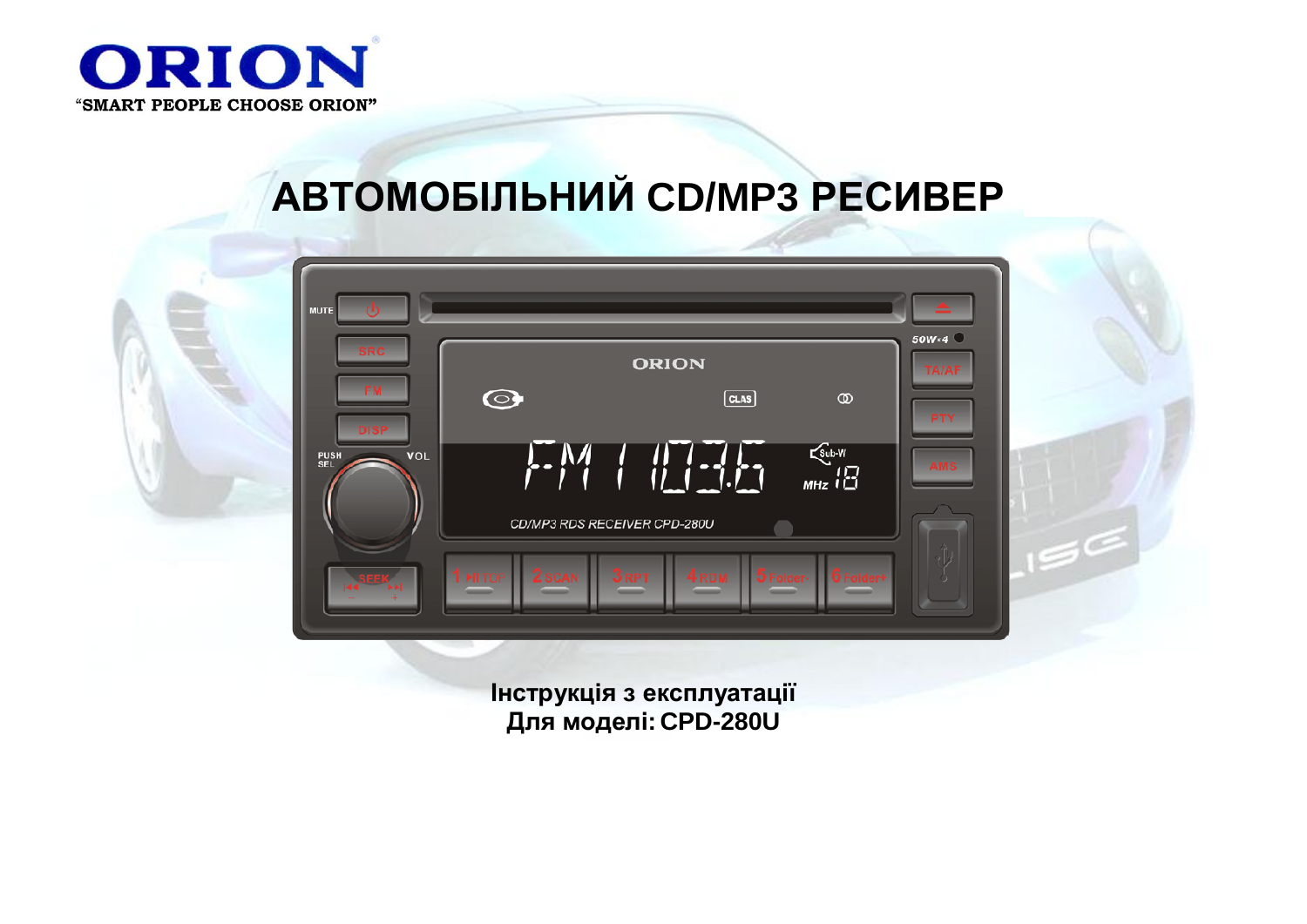## 3MICT 1. ПЕРЕД ПОЧАТКОМ ЕКСПЛУАТАЦІЇ<br>2. ДЛЯ БЕЗПЕЧНОГО І ЕФЕКТИВНОГО ВИКОРИСТАННЯ ПРИСТРОЮ **2. ȾɅəȻȿɁɉȿɑɇɈȽɈȱȿɎȿɄɌɂȼɇɈȽɈȼɂɄɈɊɂɋɌȺɇɇəɉɊɂɋɌɊɈɘ 3 3. ɉȺɇȿɅɖɄȿɊɍȼȺɇɇə 6 4. ɈɋɇɈȼɇȱɎɍɇɄɐȱȲ 7 5. ɊɈȻɈɌȺɁ USB ɇɈɋȱəɆɂȱɇɎɈɊɆȺɐȱȲ 8 6. ȼȱȾɌȼɈɊȿɇɇə CD ȾɂɋɄȱȼ 8 7. ɊȺȾȱɈ 9 8. ȼȱȾɌȼɈɊȿɇɇə MP3/WMA ɎȺɃɅȱȼ 11 9. МЕНЮ НАЛАШТУВАНЬ 10. ȿɅȿɄɌɊɂɑɇȱɉȱȾɄɅɘɑȿɇɇə 15** 11. **ІНСТАЛЯЦІЯ** 12. ПОШУК ТА УСУНЕННЯ НЕСПРАВНОСТЕЙ<br>13. ТЕХНІЧНІ ХАРАКТЕРИСТИКИ 13. ТЕХНІЧНІ ХАРАКТЕРИСТИКИ **14. ɄɈɆɉɅȿɄɌȺɐȱə 19**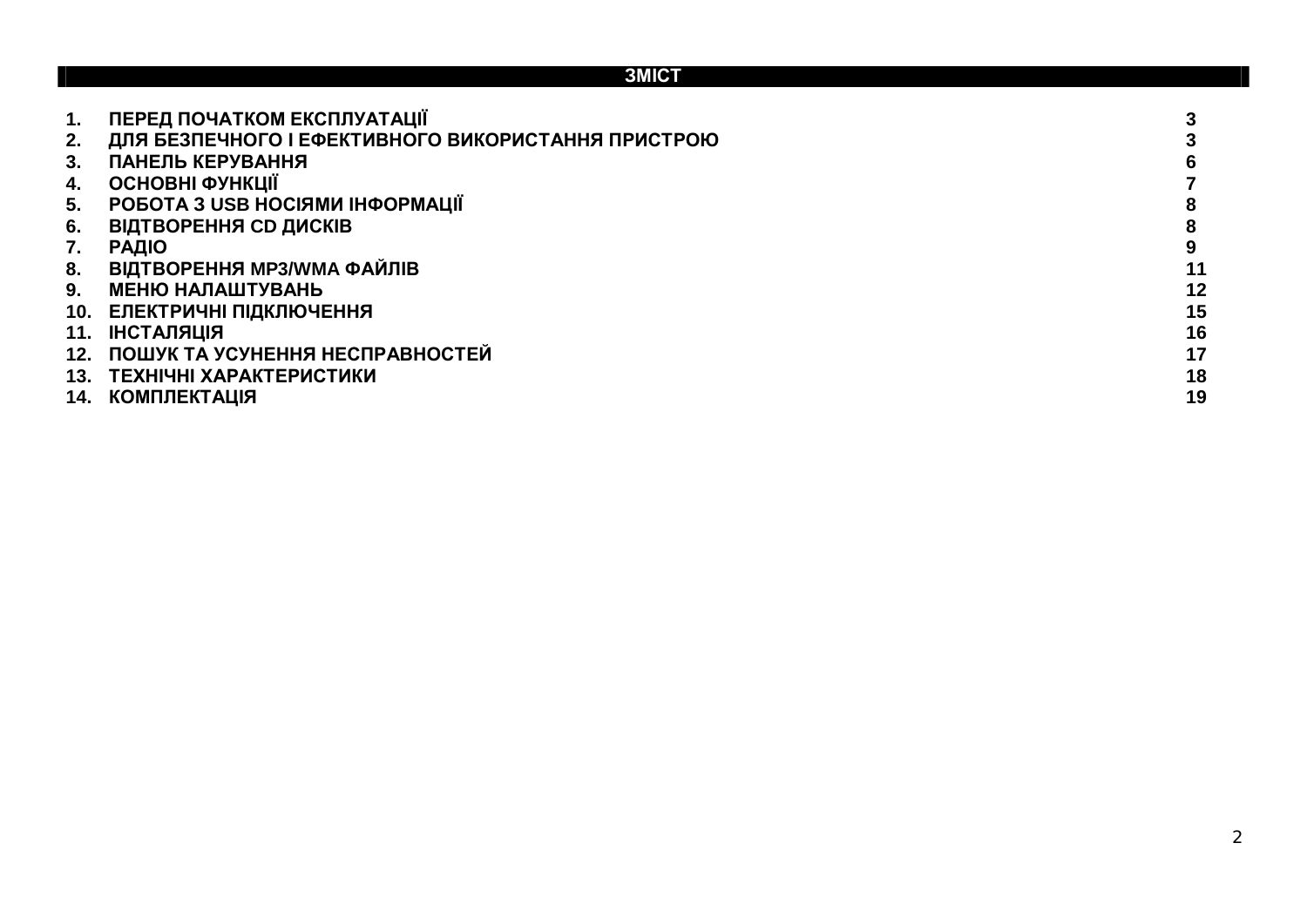## 1. ПЕРЕД ПОЧАТКОМ ЕКСПЛУАТАЦІЇ

#### $\mu$ якуємо, що віддали перевагу продукції ORION.

Ознайомтеся з даною інструкцією, щоб правильно використовувати всі функції даного пристрою. Збережіть дану інструкцію як довідкову інформацію щодо експлуатації та заходів безпеки.

#### Примітки щодо дисків:

- використання запилених дисків або дисків з дефектами може викликати переривання звуку й зображення.
- тримайте диски так, як показано на малюнку.
- не торкайтеся до немаркованої сторони диска.
- не прикріплюйте до дисків ярлики, наклейки, захисні аркуші та ін.
- уникайте впливу на диски прямих сонячних променів або високих температур.
- протирайте запилений диск у напрямку від центра диска до краю тільки м'якою серветкою для очищення.
- Ніколи не використовуйте розчинники, такі як бензин або ті, що містять спирт.
- Даний виріб не відтворює диски діаметром 8 см. Не користуйтеся дисками з діаметром 8 см, які знаходяться у перехідниках або дисками незвичайної форми. Ви не зможете витягти їх із програвача, і це призведе до порушень у роботі виробу.

# 2. ДЛЯ БЕЗПЕЧНОГО І ЕФЕКТИВНОГО ВИКОРИСТАННЯ ПРИСТРОЮ

- Пристрій не призначений для використання людьми з обмеженими фізичними, сенсорними або розумовими здібностями, крім випадків, коли здійснюється контроль іншими особами, відповідальними за їх безпеку.
- Цей виріб є технічно складним товаром і відноситься до побутової радіоелектронної апаратури.
- Монтаж і експлуатація цього пристрою повинні здійснюватися відповідно до цього Посібника. Монтаж пристрою здійснюється в штатне місце в панелі приладів автомобіля, підключення і налаштування виробу чітко викладені у цьому Посібнику і можуть бути виконані споживачем в повному об'ємі самостійно. Проте завод-виготівник рекомендує Вам доручити проведення вказаного комплексу робіт сервісному центру.
- Завод-виготівник не несе відповідальності за проблеми, що виникли внаслідок самостійної установки пристрою!
- Для подачі живлення на цей пристрій може використовуватися тільки джерело живлення з напругою +12В постійного струму; мінусова клема акумуляторної батареї має бути сполучена з "масою".
- Перед установкою пристрою, будь ласка, повністю прочитайте даний Посібник. Установка пристрою вимагає підключення до багатьох штатних систем автомобіля. Автомобілі мають низьковольтні або мультиплексні системи, які можуть бути пошкоджені при використанні низькоомних перевірочних приладів, наприклад, перевірочних ламп або логічних пробників (які використовуються для тестування комп'ютерів). Для перевірки усіх штатних ланцюгів автомобіля перед підключенням встановлюваного пристрою використовуйте тільки високоякісний цифровий мультиметр.
- Не намагайтеся у разі поломки відкрити корпус пристрою і відремонтувати його самостійно. Якщо пристрій не працює

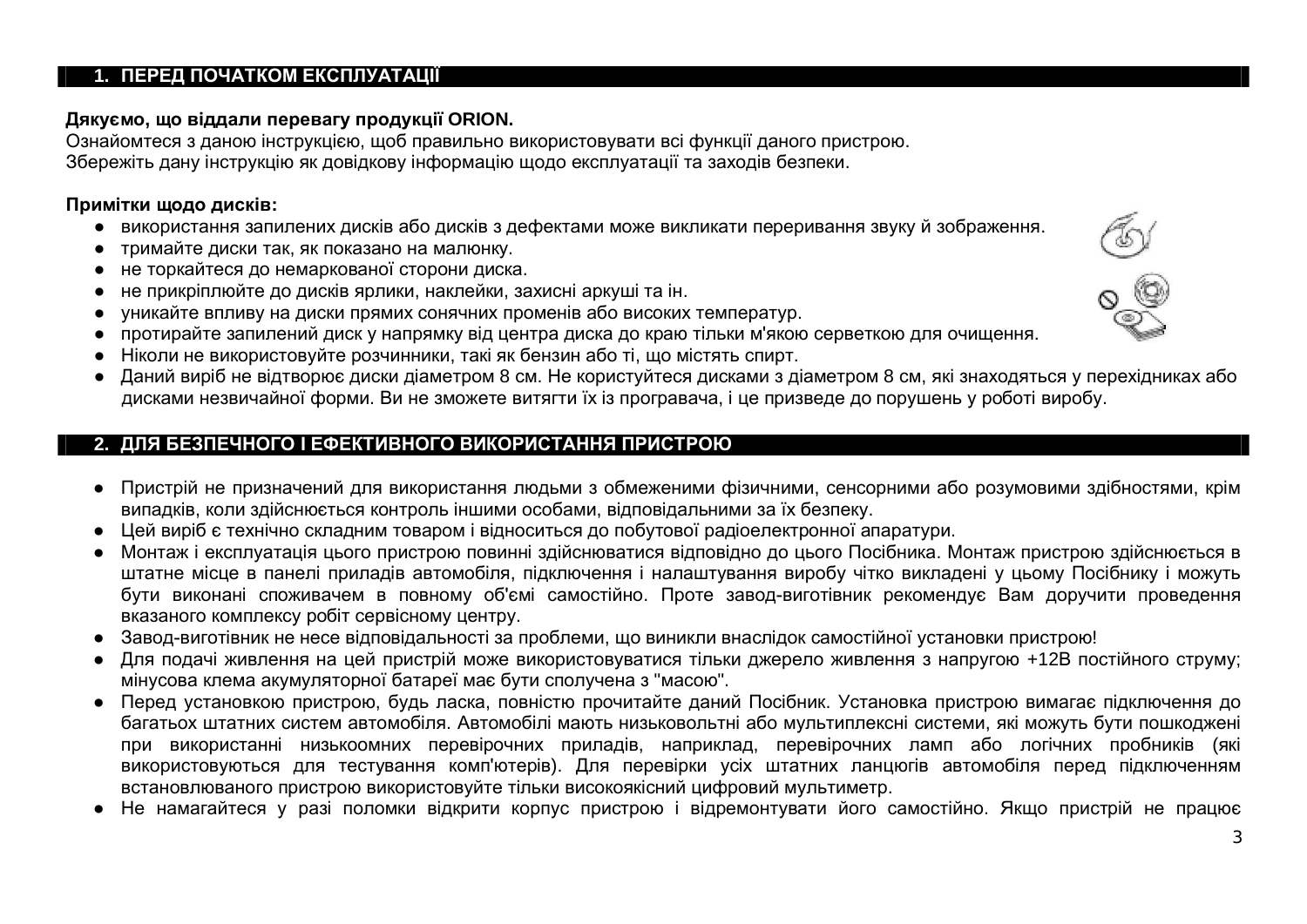правильно, зверніться до відповідного розділу цього Посібника. Помилки, допущені при установці і експлуатації пристрою, можуть бути іноді прийняті за його несправність. Якщо несправність не усунена, зверніться до сервісного центру.

- При митті автомобіля стежте, щоб всередину пристрою не потрапила вода, оскільки це може привести до його пошкодження. Неприпустимо попадання рідин в пристрій при митті панелі приладів, внутрішній частині вітрового скла і/або випадкове проливання рідини на приладову панель, а також через нещільність моторного щита при митті моторного відсіку, при подачі миючої суміші під тиском, оскільки це може привести до виходу з ладу пристрою.
- Після використання автомобіля на відкритому повітрі необхідно пилососити салон, щоб комахи (пил та ін.) не потрапили всередину пристрою і його складових частин. Попадання комах всередину пристрою і його складових частин неприпустимо.
- Ніколи не поміщайте будь-які предмети всередину відсіку диска пристрою, окрім самого диска. Вузли, що знаходяться усередині ристрою, можуть бути пошкоджені будь-якими сторонніми предметами.
- Коли пристрій не використовується, виймайте з нього диск. Не залишайте диск в отворі відсіку програвача, Зберігайте диски чимдалі від прямих сонячних променів.
- Температура. Пристрій може працювати неправильно при екстремально високих або екстремально низьких температурах. У такому разі припиніть користуватися пристроєм до тих пір, поки температура не стане нормальною, пристрій обладнаний вбудованою схемою захисту. Коли температура усередині пристрою підвищується до певної величини, схема захисту автоматично зупиняє відтворення. В цьому випадку дайте пристрою можливість охолонути, а потім знову увімкніть пристрій.
- Конденсат. У дощову погоду або в умовах підвищеної вологості, а також в холодну пору року відразу ж після того, як увімкнено обігрівач салону автомобіля, на оптичному пристрої зчитування сигналу розташованому усередині пристрою може сконденсуватися волога. У разі виникнення конденсації вологи пристрій не зможе зчитувати інформацію з диска і, отже, працюватиме неправильно. Для усунення такої несправності витягніть з пристрою диск і почекайте, поки волога, що сконденсувалася, не випарується (близько години).
- "Перескакування" відтворення. Коли автомобіль рухається по нерівній дорозі, по дорозі з пошкодженим покриттям або по бездоріжжю, при відтворенні аудіо/відео файлів можуть з'являтися пропуски звучання і/або відтворюваного зображення. Рекомендується понизити швидкість і плавно долати перешкоди, для виключення перескакування відтворення. Часті поїздки в режимах руху по дорозі з пошкодженим покриттям або по бездоріжжю можуть привести до механічних ушкоджень (обриву) гумових демпферів програвача, розташованого усередині пристрою.
- Очищення. Не намагайтеся очищати пристрій з допомогою будь-яких хімічних речовин, оскільки це може привести до погіршення його зовнішнього вигляду. Для очищення корпусу пристрою використовуйте тільки чисту і суху ганчірку.
- Для того, щоб уникнути ушкодження рідкокристалічного монітора стежите за тим, щоб всередину монітора не потрапила вода або які-небудь напої (рідини). У разі попадання рідини всередину рідкокристалічного монітора вимкніть живлення, відключіть запобіжник ланцюга живлення і якнайскоріше зверніться з пристроєм до сервісного центру.
- Стежте за тим, щоб всередину рідкокристалічного монітора через вентиляційні отвори не потрапляли металеві або легко займисті предмети.
- У разі виявлення наступних ознак відразу ж вимкніть пристрій та відправте його назад до центру гарантійного обслуговування або дилера/дистриб'ютора, у якого він був придбаний: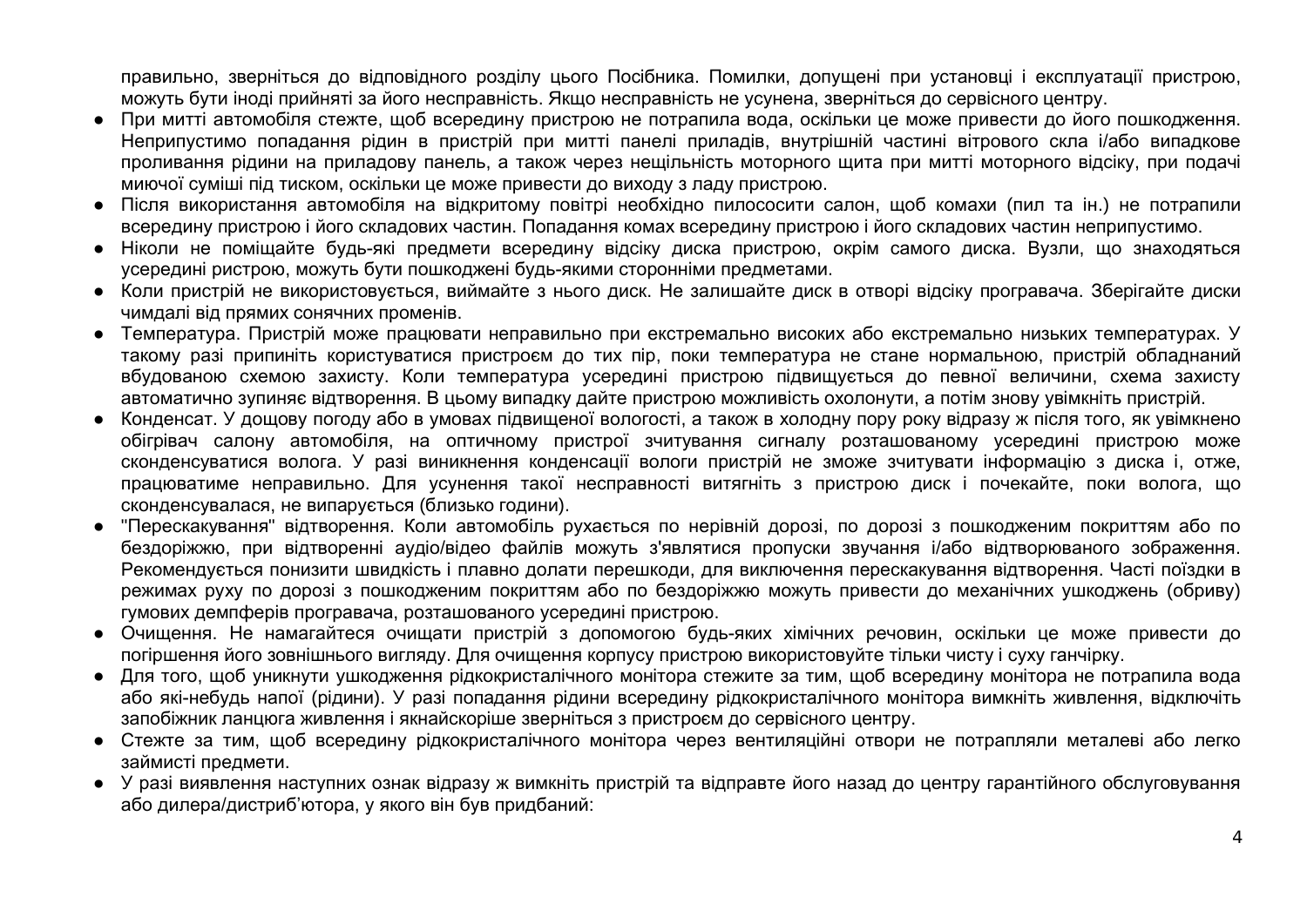а) наявність води або інших об'єктів у пристрої;

б) дим;

- в) підозрілий запах.
- Для демонстрації і для зручності пояснення принципу використання цього пристрою використовуються ілюстрації. Проте, ці ілюстрації не обов'язково відповідають зображенню, що виводиться на дисплей пристрою.

# Для безпечного керування автомобілем

- Для безпечного використання функцій пристрою, будь ласка, не забувайте виконувати вимоги Правил дорожнього руху України. Окрім цього намагайтеся дотримуватися загальних правил поводження з Вашим автомобілем, як джерелом підвищеної небезпеки.
- Ці правила, в першу чергу, визначаються ризиком виникнення загрози для життя або здоров'я третіх осіб, спричинення шкоди їх майну, домашнім тваринам або довкіллю.
- Якщо водій автомобіля хоче переглядати відеоматеріали на екрані пристрою, необхідно перед переглядом припаркувати автомобіль в безпечному місці.
- Обов'язково встановлюйте важіль управління автоматичної трансмісії в положення "PARK", а важіль перемикання ручної коробки передач - в нейтральне положення.
- Завжди ставте автомобіль на гальмо стоянки, яке повинне знаходитися в справному стані і унеможливлювати рух автомобіля,
- Завжди паркуйте автомобіль на відкритому, добре провітрюваному майданчику.
- Підтримуйте відносно низький рівень гучності, щоб під час руху мати можливість чути усе, що відбувається навколо автомобіля.
- Не міняйте диски, не регулюйте гучність і не здійснюйте які-небудь інші операції управління пристроєм, які можуть відвернути Вашу увагу від управління автомобілем.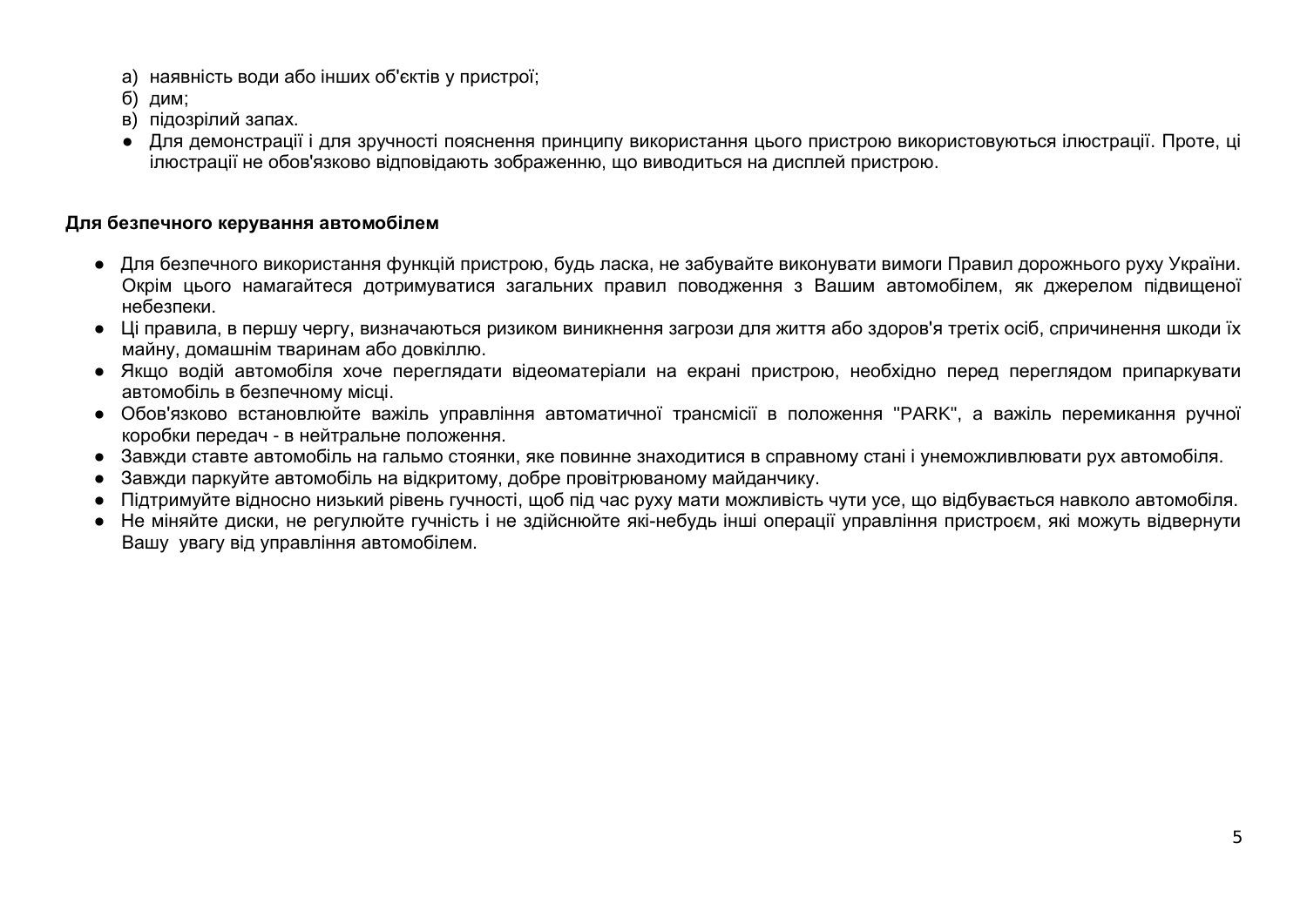#### **3. ПАНЕЛЬ КЕРУВАННЯ**



- 1. Увімкнення/вимкнення системи (тривале натиснення)/ увімкнення/вимкнення звуку
- 2. Вибір джерела сигналу: Radio, Disc, USB, Aux IN
- 3. Вибір діапазону тюнера
- 4. Перемикання індикації дисплея
- 5. Налаштування гучності/аудіо налаштування/вхід до меню
- 6. Режим SEEK
- 7. Кнопка 1:  $\blacksquare$  пауза/відновлення відтворення
- 8. Кнопка 2: сканування (прослуховування перших 10 секунд)
- 9. Кнопка 3: режим повторного відтворення
- 10. Кнопка 4: режим відтворення у довільному порядку
- 11. Кнопка 5: Перехід до попередньої МРЗ папки/Пропуск 10 МРЗ треків назад (тривале натиснення)
- 12. Кнопка 6: Перехід до наступної МР3 папки/Пропуск 10 МР3 треків вперед (тривале натиснення)
- 13. USB nopt
- 14. AMS: сканування попередньо встановлених
- радіостанцій/автоматичний пошук та запамятовування станцій
- 15. PTY: пошук програм певного типу
- 16. ТА: функція прийому повідомлень про дорожній рух/ АF: режим пошуку альтернативних частот (тривале натиснення)
- 17. Кнопка RESET: відновлення заводських налаштувань
- 18. Виймання диска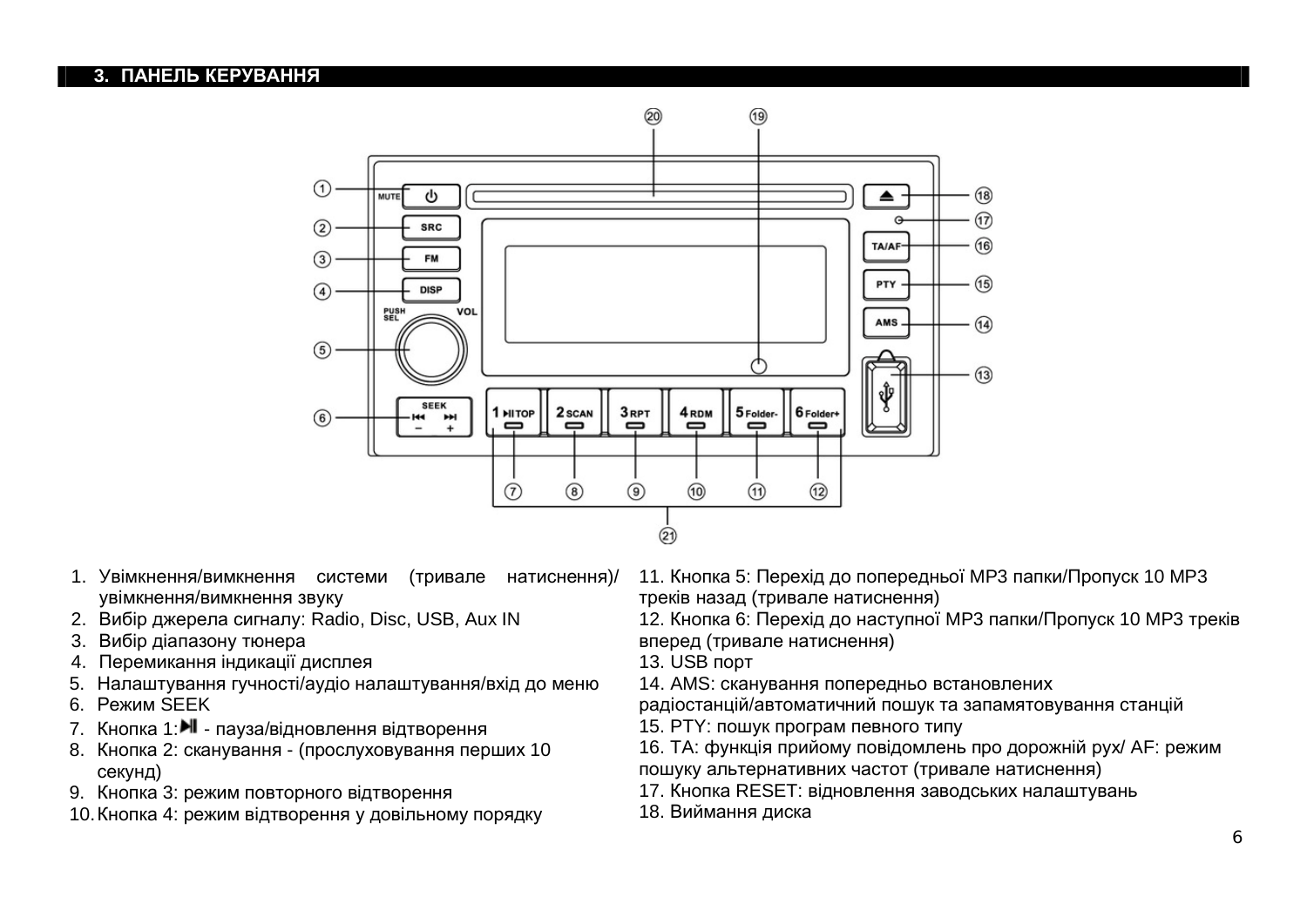- 19. Сенсор дистанційного керування
- 20. Слот для диска
- 21. У режимі відтворення радіо:
- Кнопки 1-6: Вибір попередньо встановленої радіостанції;
- Натискайте одну з кнопок більше 2 секунд для запам'ятовування радіостанції у пам'яті

# **4. ОСНОВНІ ФУНКЦІЇ**

#### Увімкнення/вимкнення пристрою.

Шоб увімкнути пристрій, натисніть кнопку **[ <u>Ф</u>ИИОТЕ]** на панелі. Натисніть і утримуйте **[ ФИОДИ** декілька секунд для його вимкнення.

# Регулювання рівня гучності

Обертайте ручку регулятора гучності (5) на панелі пристрою для збільшення або зменшення рівня гучності (відповідно вправо й vліво).

## Повне вимкнення звуку

Коли пристрій увімкнений, натисніть **[<sup>U</sup>/MUTE]** для повного вимкнення звуку. На дисплеї з'явиться символ «MUTE». Натисніть **[ <u>W</u>/MUTE**] знову для відновлення звучання.

## **Аудіо налаштування**

Натисніть та утримуйте регулятор гучності (5), щоб увійти до меню аудіо налаштувань. Далі декілька разів натискайте регулятор гучності для вибору одного з аудіо параметрів для налаштування. Повертайте регулятор гучності вправо/вліво для налаштування вибраного параметра.

# Перемикання між режимами

Для перемикання між режимами натискайте кнопку **[SRS]**: paдio – Disc - USB – AUX.

# **Ʉɧɨɩɤɚ DISP**

Натисніть кнопку **[DISP]** на панелі пристрою для відображення годинника на дисплеї.

# Скидання налаштувань пристрою

Натисніть кнопку RESET будь-яким тонким гострим предметом для відновлення заводських налаштувань.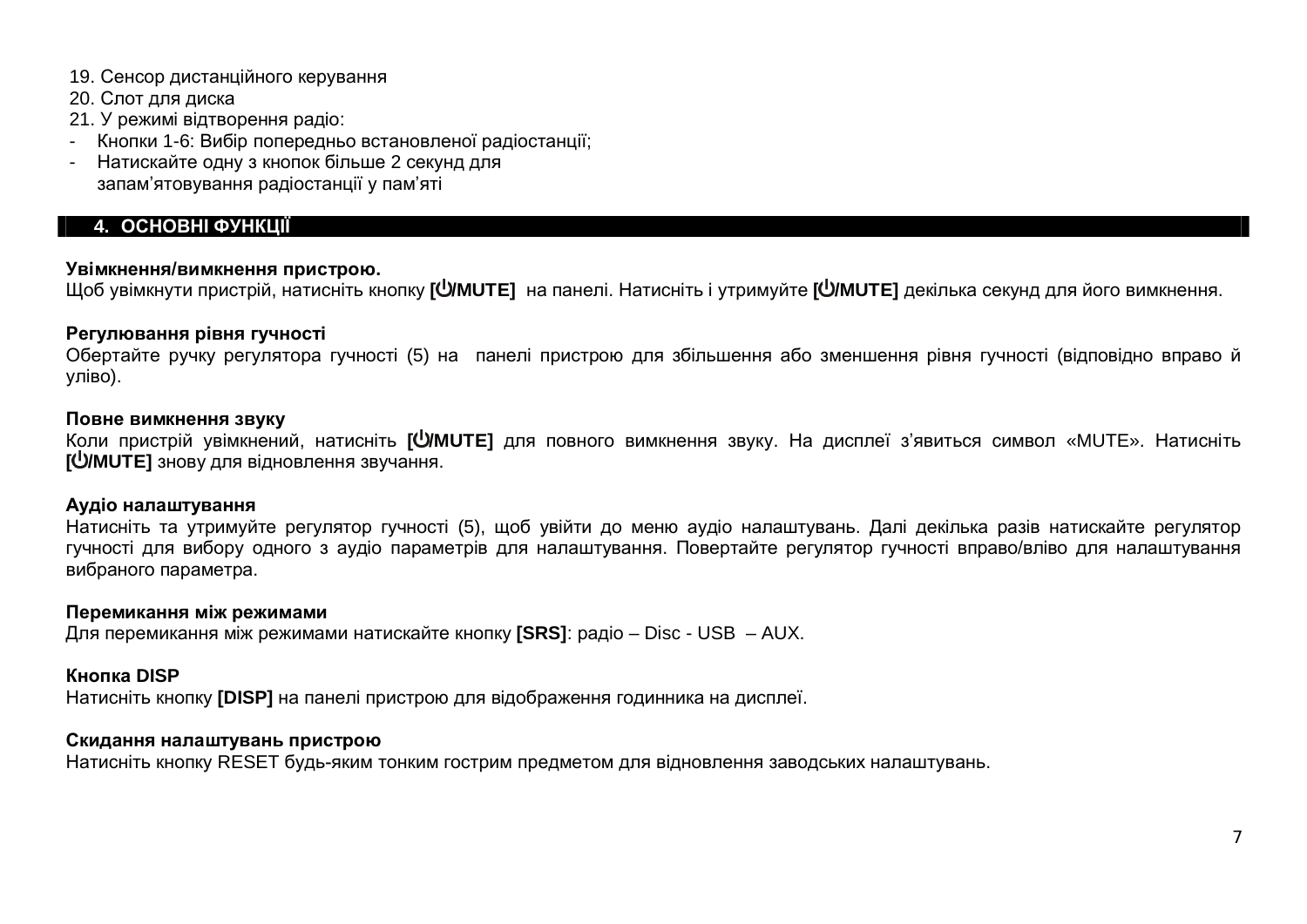#### $5.$  РОБОТА 3 USB НОСІЯМИ ІНФОРМАЦІЇ

#### Використання USB носіїв інформації

- 1. Вставте USB носій інформації у USB порт. Пристрій автоматично почне зчитування файлів.
- 2. Щоб вийняти USB носій інформації: натисніть кнопку **[SRS]** та виберіть інший режим; витягніть USB носій інформації з пристрою.

## Примітки щодо використання USB носіїв інформації

USB функції (тип флеш-пам'яті) відтворення MP3 файлів

- 1. Підтримка USB флеш-пам'ять 2 в 1
- 2. Підтримка FAT 12/FAT 16/FAT 32
- $3.$  Ter (ID3 tag ver  $2.0$ )
- Им'я/Виконавець/Альбом : підтримка 32 байтів
- 4. Підтримка USB 1.1

Підтримка USB 2.0

(Швидкість передачі даних USB 2.0 може не підтримуватися, придбайте USB 1.1 з тією ж самою швидкістю передачі даних). Не всі USB пристрої сумісні з даним пристроєм.

# $6.$  **ВІДТВОРЕННЯ СD ДИСКІВ**

#### Завантаження дисків

Вставте диск у дископриймач, пристрій автоматично перемкнеться у режим відтворення дисків.  $\Pi$ римітка: перш ніж вставити диск, переконайтеся, що дископриймач порожній.

#### Виймання дисків

Натисніть кнопку для виймання диска. Пристрій перейде у режим Радіо.

## **Відтворення/Пауза**

Під час відтворення натисніть → на панелі пристрою для паузи відтворення. Знову натисніть → для продовження відтворення з місця зупинки.

#### **Вибір наступного/попереднього файла**

В режимі відтворення натискайте  $\frac{|\cdot|}{\cdot}|$  на панелі пристрою для переходу до наступного/попереднього файла.

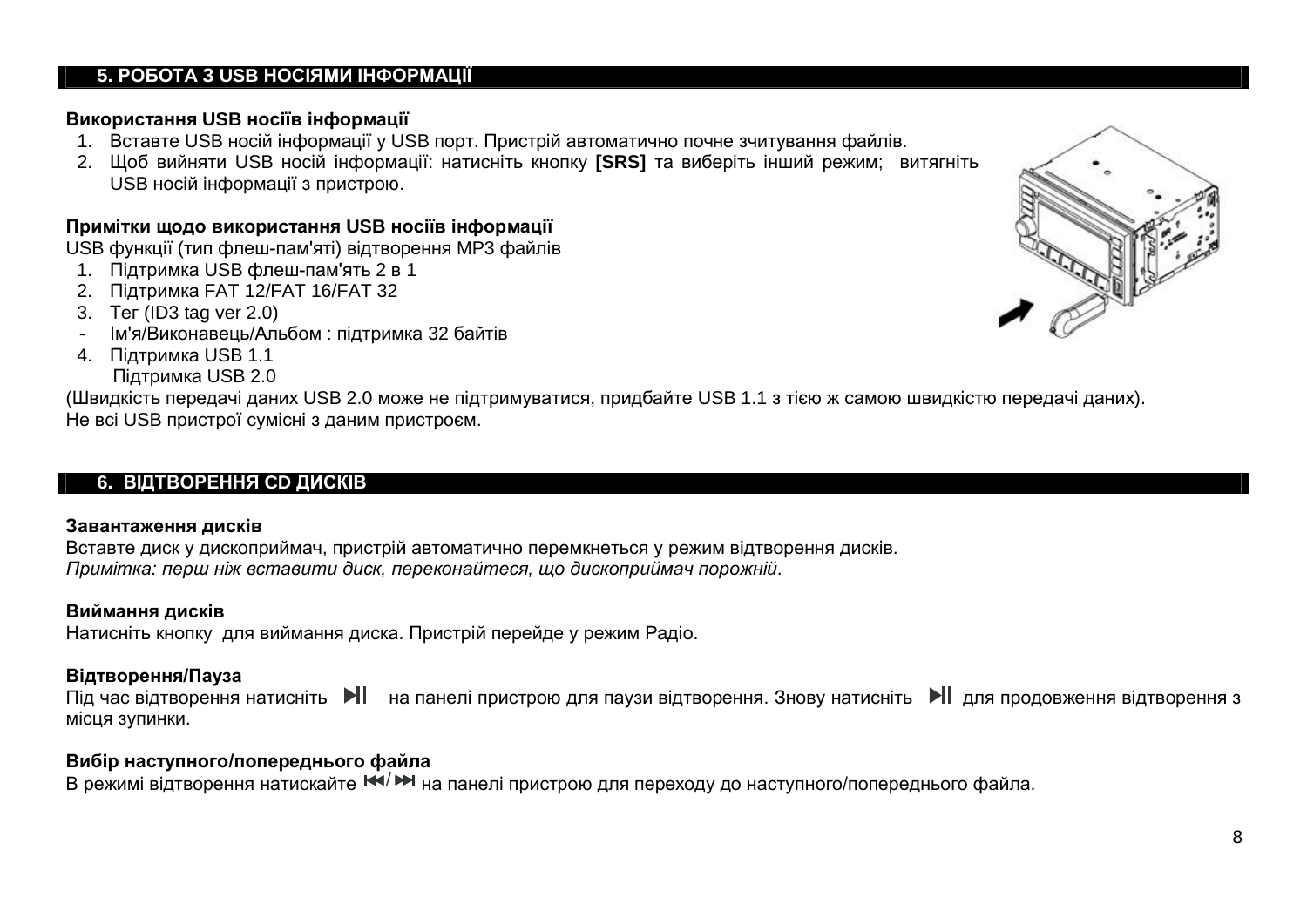#### Прискорене перемотування вперед/назад під час відтворення

Натисніть та утримуйте одну з кнопок  $\blacktriangleright$   $\blacktriangleright$  для прискореного перемотування файла вперед/назад.

# **Ⱦɟɦɨɧɫɬɪɚɰɿɹ (INTRO)**

Ви можете послідовно відтворювати кожний трек по 10 секунд.

- Під час відтворення один раз натисніть кнопку 2/SCAN. Ви зможете прослухати перші 10 секунд кожного треку.
- Натисніть кнопку ще раз щоб припинити демонстрацію.

#### Режим повторного відтворення

У режимі відтворення натисніть кнопку 3/RPT для увімкнення режиму повторного відтворення одного треку. Натисніть кнопку 3/RPT вдруге для увімкнення режиму повторного відтворення усієї папки. Натисніть кнопку З/RPT втретє для вімкнення режиму повторного відтворення.

#### Режим відтворення у довільному порядку

У режимі відтворення натисніть кнопку 4/RDM для увімкнення режиму відтворення у довільному порядку. Натисніть знову для вимкнення даного режиму.

# **7. РАДЮ**

## **Вибір смуги частот (діапазону)**

В режим радіо натискайте кнопку **[FM]** для вибору діапазону.

## Пошук радіостанцій

- 1. Для ручного пошуку радіостанцій, короткочасно натискайте >> або << Частота буде поступово збільшуватися або зменшуватися.
- 2. Для виконання автоматичного пошуку радіостанції, натисніть і утримуйте не менш трьох секунд кнопку > або < , а потім відпустіть її. Тюнер буде виконувати сканування частот доти, поки не буде знайдена станція з досить сильним сигналом.

## Автоматичне запам'ятовування радіостанцій

Натисніть кнопку **[AMS]** для для автоматичного пошуку та запамятовування станцій з найсильнішим сигналом у вибраному діапазоні (від 1 до 6). *Примітка: попередньо збережені радіостанції будуть стерті.* 

## **RDS Загальна інформація**

#### Режим АF (режим альтернативних частот)

Якщо сигнал слабкий, увімкнення функції АF дозволить пристрою здійснити автоматичний пошук іншої станції з такою ж PI (ідентифікацією програми), що і поточна станція, але із сильнішим сигналом.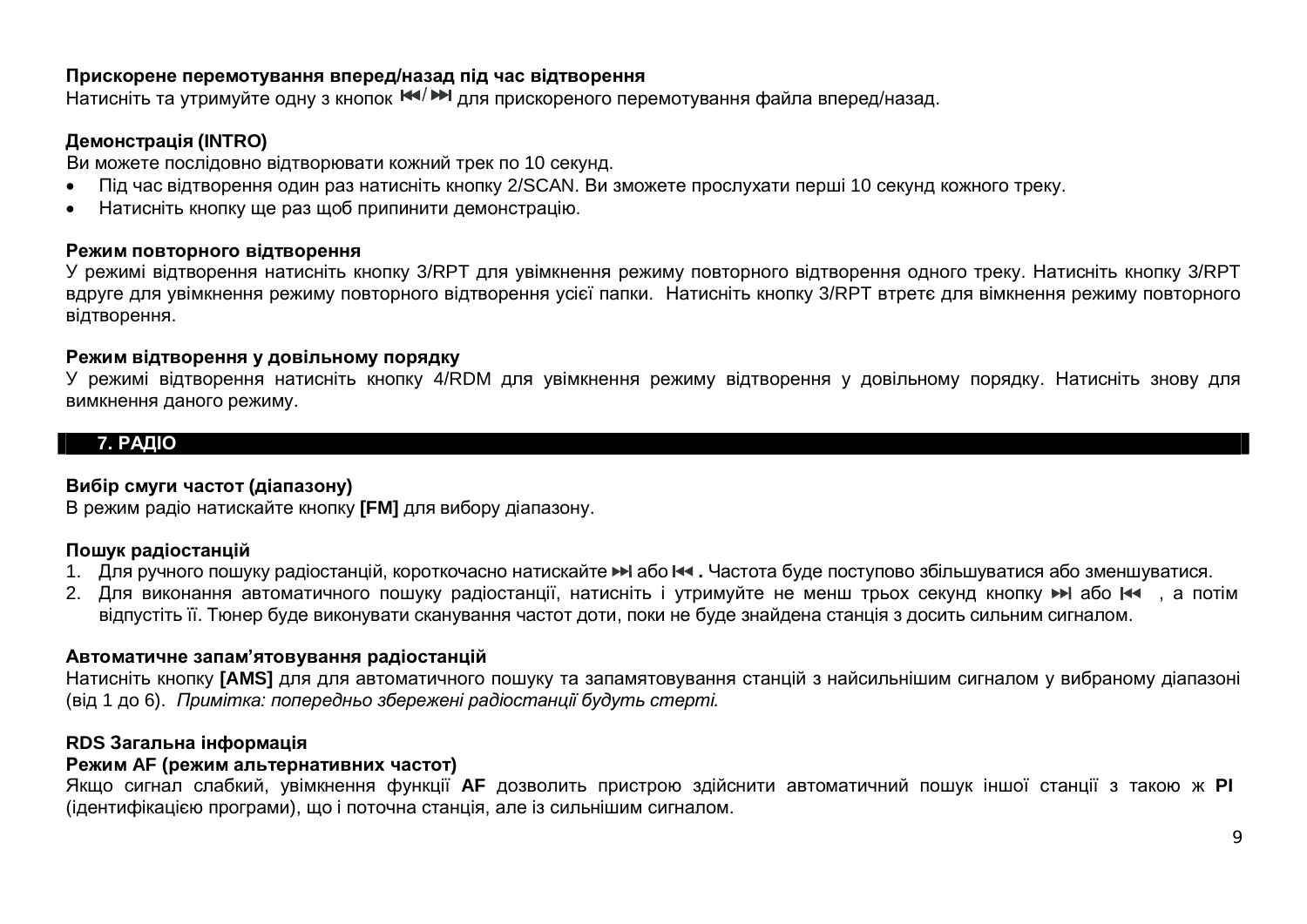**PS** - назва радіомовної станції. Замість частоти на екрані буде відображена назва радіомовної станції.

## **Для увімкнення режиму АF:**

Натисніть та утримуйте кнопку **[TA/AF]** для увімкнення/вимкнення функції **АF**.

AF ON: функція AF увімкнена

AF OFF: ФУНКЦІЯ АГ ВИМКНЕНА

*ɉɪɢɦɿɬɤɚ. ȱɧɞɢɤɚɬɨɪ AF ɧɚɊɄɞɢɫɩɥɟʀɛɭɞɟɝɨɪɿɬɢ, ɩɨɤɢɨɬɪɢɦɭɽɬɶɫɹ RDS-ɿɧɮɨɪɦɚɰɿɹ. əɤɳɨɩɨɫɥɭɝɚ RDS ɧɟɞɨɫɬɭɩɧɚɭɜɚɲɨɦɭ*  $peziohi$ , вимкніть режим АF.

## **Послуга СТ**

Коли транслюється RDS станція послуга СТ автоматично налаштовує час.

#### Режим ТА (повідомлення про дорожній рух)

Деякі станції RDS FM періодично надають інформацію про дорожній рух. **ТР** (Ідентифікація програм дорожніх повідомлень) Радіомовлення інформації про рух. ТА (Повідомлення про дорожній рух) Повідомлення по радіо про ситуацію на дорозі.

## **Для увімкнення режиму ТА:**

Натисніть кнопку **[TA/AF]** для увімкнення/вимкнення функції ТА.

При отриманні повідомлення про ситуацію на дорозі засвітиться індикатор ТА. Пристрій буде періодично переключатися в режим радіо (незалежно від поточного режиму) і буде відтворювати повідомлення на рівні звуку ТА. Після завершення повідомлення пристрій повернеться в попередній режим і до попереднього рівня звуку. Якщо увімкнена функція ТА, функції SEEK, SCAN, AMS будуть доступні, тільки якщо буде отриманий код ідентифікації програм дорожніх повідомлень (ТР).

## **ЕОН (перемикання на іншу мережу радіомовлення)**

При одержанні даних EON засвітиться індикатор EON і запускаються функції ТА і АF.

ТА: інформація про рух на дорозі може бути отримана від поточної радіостанції або від радіостанцій іншої мережі.

АF: список частот діючих RDS-станцій обновляється даними EON. EON дозволяє радіо більш повноцінно використовувати інформацію RDS. Воно постійно обновляє список АF запрограмованих радіостанцій, включаючи ту, на яку було здійснене переключення. Якщо ви настроїли радіостанцію, що діє в регіоні вашого будинку, Ви зможете приймати радіомовлення цієї станції на альтернативних частотах або цю ж програму від іншої радіостанції. EON також відслідковує доступні в місці перебування ТР-станції для більш швидкого прийому.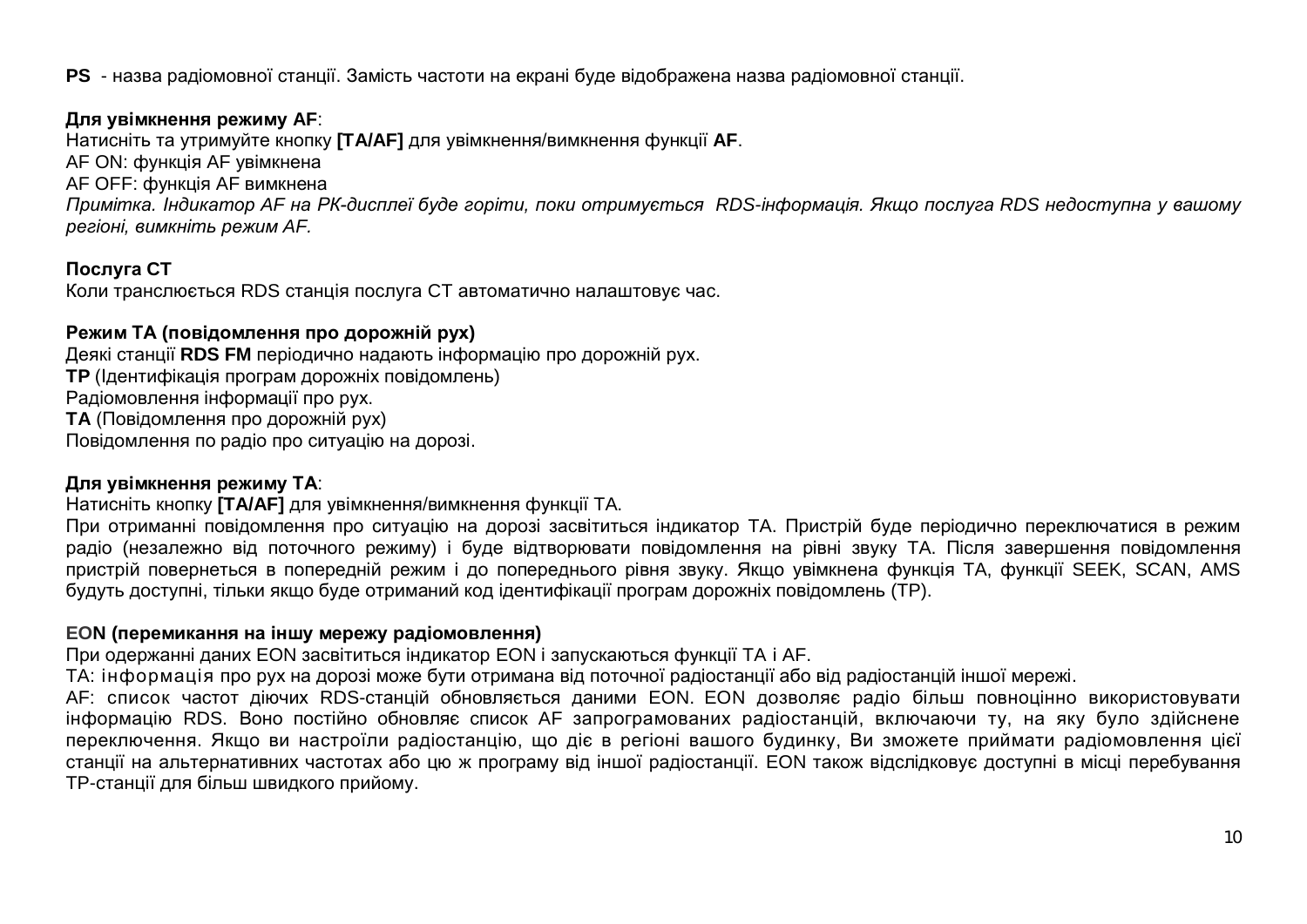## Режим РТҮ (**ідентифікація типу програми**)

Функція РТУ дозволить Вам налаштувати програми певного типу. Наприклад: новини, рок музика, спорт та ін.

Натисніть кнопку РТУ один або два рази для входу в режим РТУ. Далі натискайте кнопки 1-6 для вибору певного типу програми. Під час пошуку та дисплеї відображається тип програми, що транслюється. Якщо не було знайдено жодної програми певного типу, з'являється повідомлення NO PTY, пристрій повернеться до звичайного режиму.

# **8. ȼȱȾɌȼɈɊȿɇɇə MP3/WMA ɎȺɃɅȱȼ**

Під час відтворення МРЗ файлів на дисплеї відображується ID3 інформація (теги): папка, файл, альбом, назва, виконавець, номер треку та час, шо минув з початку відтворення.

#### Навігація по папках

Натисніть кнопку 5/DN для переходу до попередньої папки. Натисніть кнопку 6/UP для переходу до наступної папки.

# **Відомості про МРЗ**

- MP3 (скорочено від MPEG Audio Layer 3) один з найбільш поширених і популярних форматів цифрового кодування звукової інформації.
- Даний пристрій відтворює MP3 файли з CD-R та CD-RW дисків.
- Пристрій відтворює MP3 файли, що були записані у форматі сумісним з ISO 9660. Пристрій не відтворює MP3 файли, що були записані методом пакетного запису.
- Пристрій не відтворює MP3 файли, що мають розширення відмінне від ".mp3".
- Якщо Ви намагаєтесь відтворити не МР3 файл з розшериенням ".mp3", можлива поява шуму при відтворенні.
- Пристрій може відтворювати файли не в тому порядку, в якому вони були записані.
- Максимальна глибина вкладених директорій (включаючи кореневу директорію): 8
- Максимальна кількість файлів і папок на диску: 256
- Якщо диск містить і аудіо треки і МР3 файли, пристрій відтворює тільки аудіо треки.
- При відтворенні диска із швидкістю 8 Кбіт/сек або «VBR» (Змінна швидкість передачі бітів), пройдений час відтворення може відображатися некоректно, а також можлива некоректна робота функції INTRO.

# **Примітки щодо створення власних CD-R/CD-RW дисків, що містять МР3 файли**

- Рекомендовано записувати на диск МРЗ файли з частотою 44,1кНz та фіксованим бітрейтом 128 kbps
- Не записуйте на диск більше ніж 250 MP3 фалів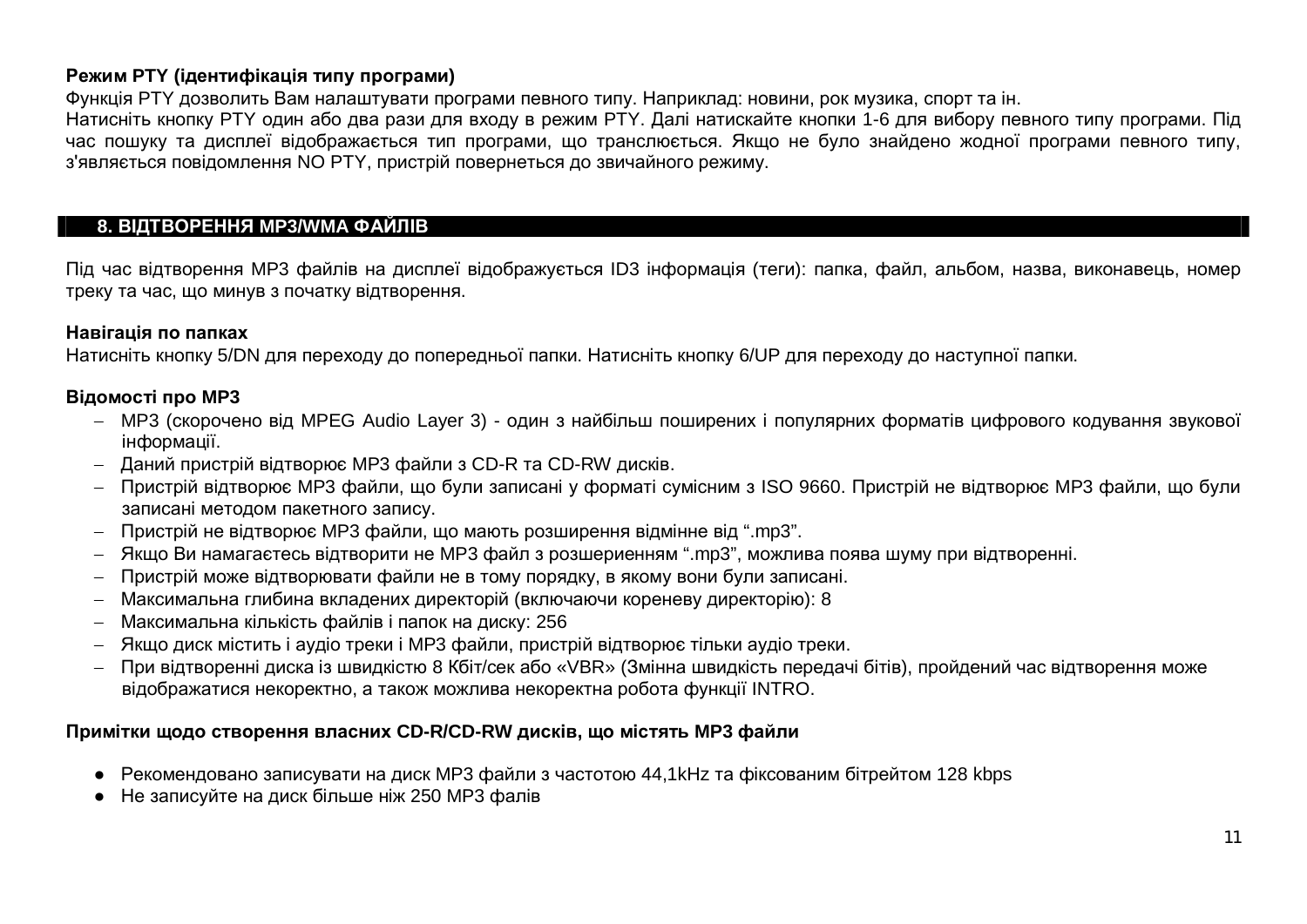- Пристрій підтримує відтворення лише завершених (фіналізованих) дисків
- Переконайтеся, що МР3 диск було записано як диск даних, а не як аудіо диск
- Не записуйте файли або папки іншого формату разом з МРЗ файлами на диск, у іншому випадку пристрою знадобиться більше часу для початку відтворення МРЗ файлів
- На деяких CD-R/RW дисках дані можуть бути записані не належним чином,це залежить від якості виробництва дисків. У цьому випадку дані можуть бути відтворені неправильно. Рекомендуємо використовувати CD-R/RW диски високої якості
- Назва альбому або композиції може містити до 16 символів. Використовуйте тільки символи латинського алфавіту та цифри.
- Пристрій може не відтворювати треки у тому порядку, в якому вони були записані на диску

#### **9. МЕНЮ НАЛАШТУВАНЬ**

Натисніть регулятор гучності (5) для входу до меню налаштувань. Далі короткочасно натискайте дану кнопку для вибору одного з параметрів. Використовуйте регулятор гучності та кнопки > / I<4 для виконання відповідних налаштувань.

#### **Режим ТА (TA Mode)**

Повертайте регулятор гучності для вибору одного з режимів: ТА ALARM або ТА SEEK.

Якщо увімкнено режим ТА та відсутня передача інформації ТР (інформація про дорожній рух) радіостанцією, на яку в даний момент налаштований радіоприймач, на дисплеї не будуть відображатися позначки ТА/ТР, буде активована одна з функцій: ТА ALARM або TA SEEK.

## **Ƚɭɱɧɿɫɬɶ TA (TA VOL)**

Повертайте регулятор гучності для налаштування рівня гучності трансляції інформації про дорожній рух, коли увімкнено режим ТА.

#### **Режим RETUNE (RETUNE mode)**

Повертайте регулятор гучності для вибору одного з режимів: RETUNE-S або RETUNE-L

Ця функція дозволяє вибрати тривалість інтервалу переналаштування, коли увімкнено режим ТА SEEK.

- Режим RET- S: інтервал налаштування 45 секунд.

- Режим RET-L: інтервал налаштування 180 секунд.

Примітка: Режим RETUNE працює тільки в режимі TA SEEK.

## **Режим EQ (EQ Mode)**

Повертайте регулятор гучності для вибору одного з запропонованих режимів еквалайзера: ROCK, POP, JAZZ, CLASSIC, FLAT, USER.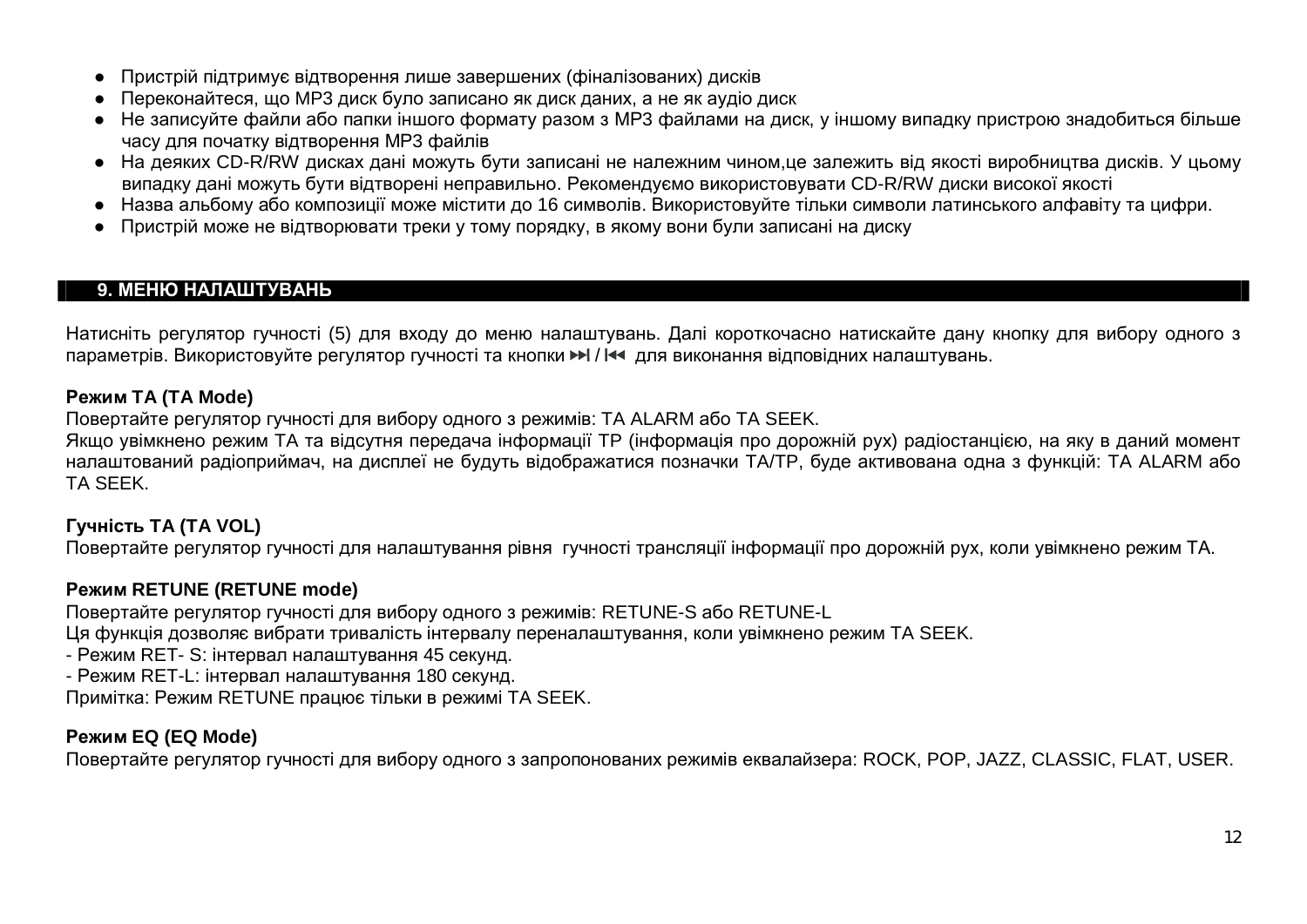# **KEY GRN/RED**

Повертайте регулятор гучності для вибору кольору підсвічування: зелений, червоний.

#### Налаштування годинника

Натискайте регулятор гучності до тих пір, поки на дисплеї не з'явиться годинник. Натисніть № для входу до меню налаштувань годин. Натисніть → для входу до меню налаштувань хвилин. Далі повертайте регулятор гучності для виконання відповідних налаштувань.

## **ESP 12/45**

Виберіть налаштування системи протиударною захисту від збоїв відтворення в залежності від стану доріг та стійкості автомобіля на дорозі. Пристрій продовжує працювати навіть під час тряски та вібрацій: ESP 12c: 12 секунд для CD диска, > 100 секунд для MP3 ESP 45c: 45 секунд для CD диска, > 100 секунд для MP3

# **Режим LOCAL/DX**

Повертайте регулятор гучності для вибору режиму прийому радіостанцій. LOCAL - прийом тільки станцій з сильним сигналом; DX - прийом усіх станцій поточного діапазону

#### **WOOF ON/OFF**

Повертайте регулятор гучності для увімкнення/вимкнення сабвуфера.

#### **BEEP ON/OFF**

Повертайте регулятор гучності для увімкнення/вимкнення звукової індикації натискань на кнопки.

## **Режим STEREO/MONO**

Повертайте регулятор гучності для вибору FM STEREO або MONO.

## **Режим VOL (VOL Mode)**

Повертайте регулятор гучності для вибору режиму VOLUME LAST/ADJUST.

VOL LAST: радіоприймач вмикається з тією гучністю, при якій він був вимкнений в останній раз.

VOL ADJ: у режимі VOL ADJ натисніть на регулятор гучності для входу у режим A-VOL (режим налаштування гучності). Далі повертайте регулятор гучності для налаштування гучності, з якою пристрій буде вмикатися.

## **LOUD ON/OFF**

Повертайте регулятор гучності для увімкнення/вимкнення режиму тонокомпенсації.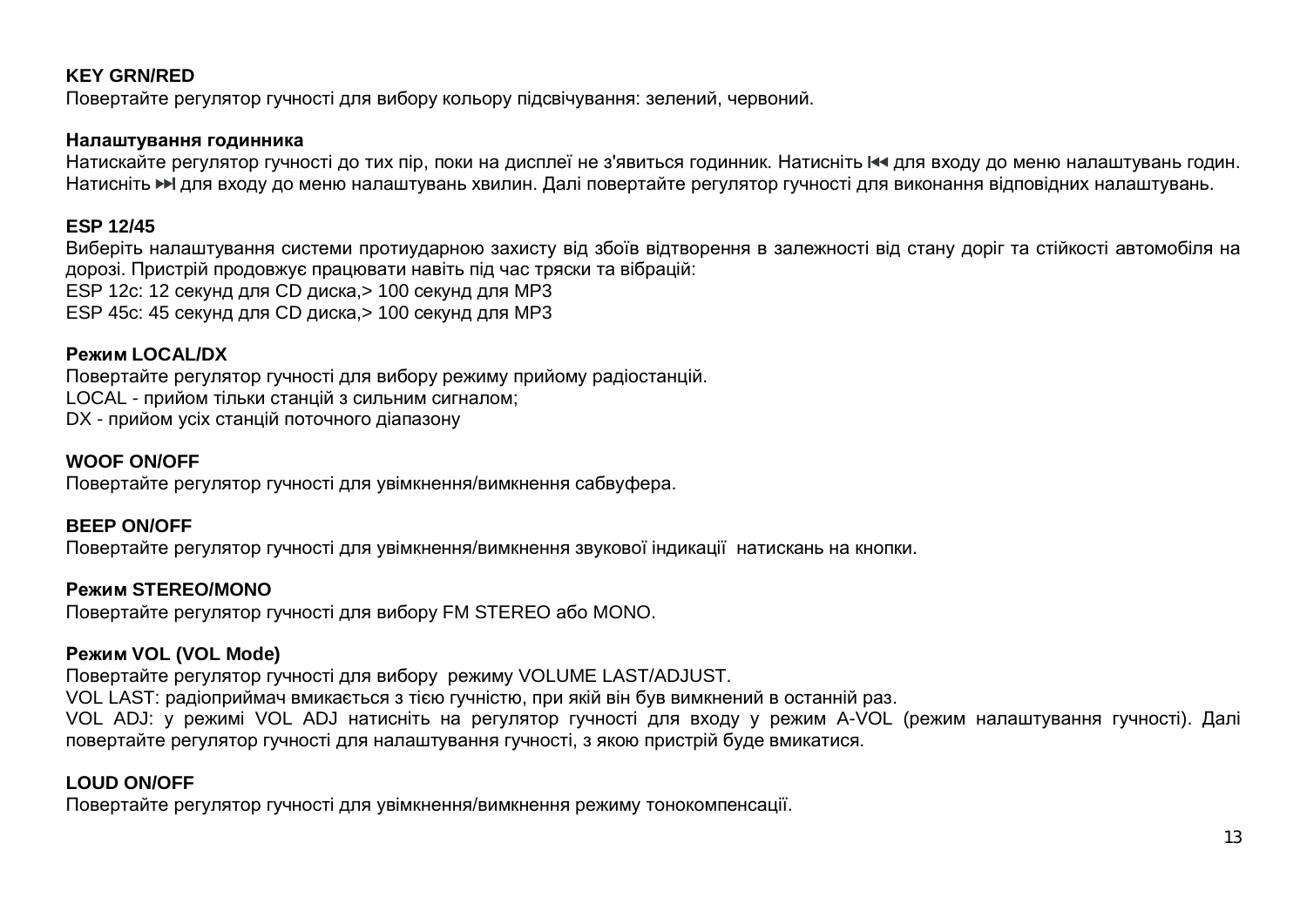## **ROLL ON/OFF**

Коли функція ROLL увімкнена, на дисплеї будуть відображатися ID3 теги у циклічному порядку: TRACK->FOLDER->FILE->ALBUM->TITLE->ARTIST->TRACK->...

Якщо дана функція вимкнена, на дисплеї буде відображатися номер треку (за промовчанням).

## **MULT ON/OFF**

Увімкнення/вимкнення функції відтворення мультисесійних дисків.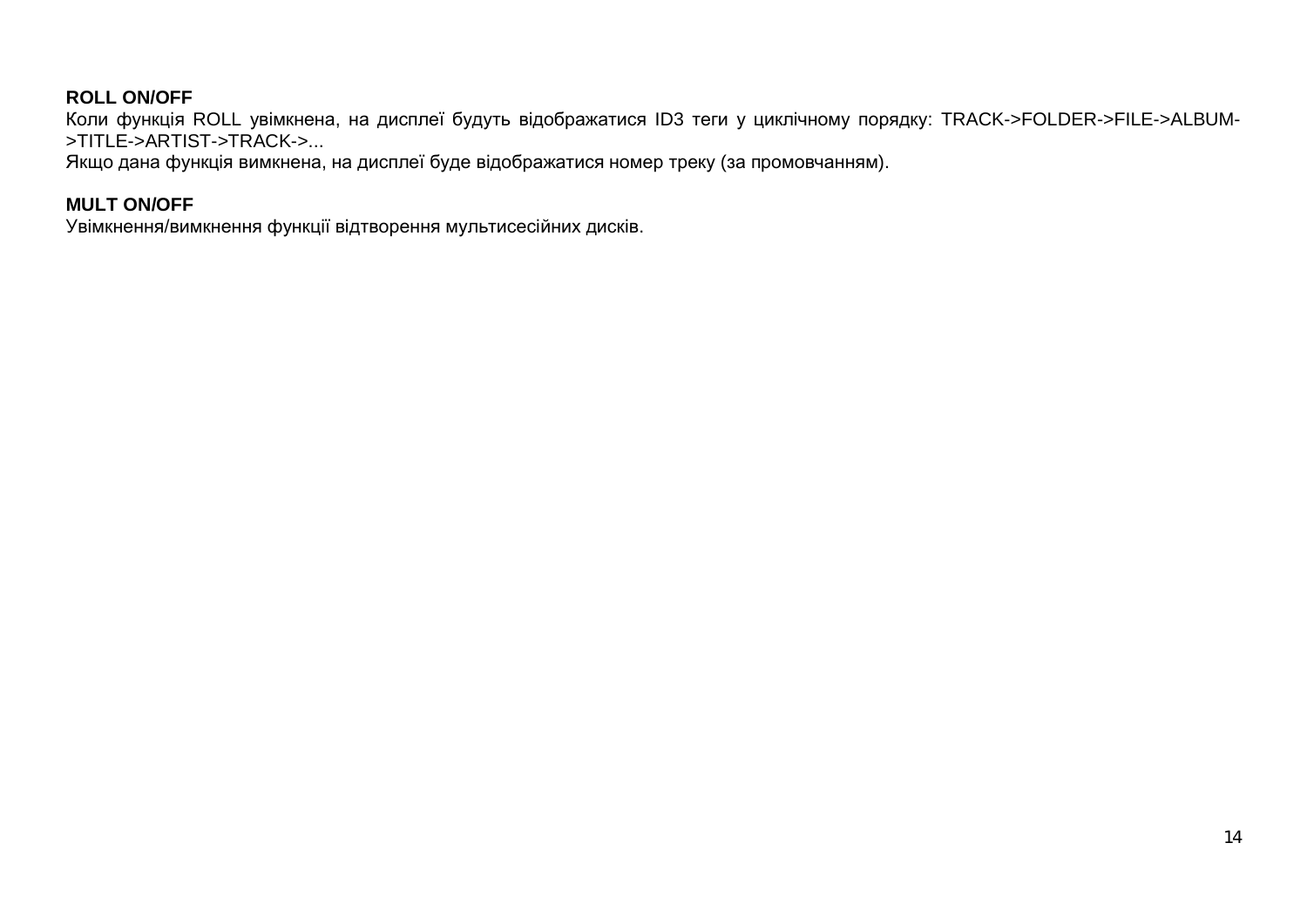#### **10. ЕЛЕКТРИЧНІ ПІДКЛЮЧЕННЯ**

#### Схема електричних підключень:

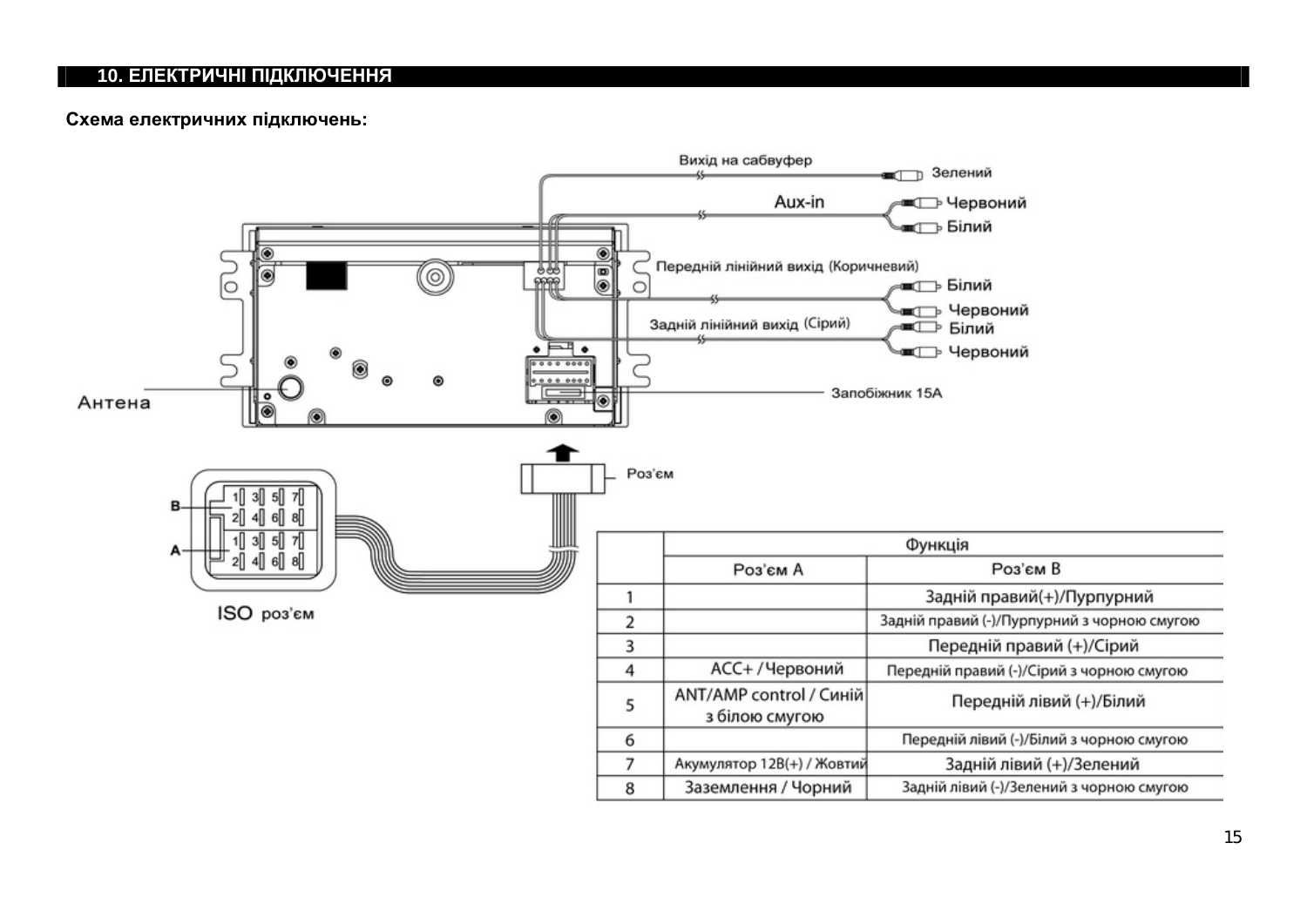#### **11. ІНСТАЛЯЦІЯ**

#### **Примітки:**

- Монтаж і експлуатація даного програвача повинні здійснюватися відповідно до даної інструкції. Якщо ви не впевнені у своїй здатності правильно встановити й підключити даний програвач, зверніться для установки до кваліфікованого фахівця.
- Цей пристрій призначений для використання в автомобілі з 12-вольтным акумулятором і заземленням мінусового контакту.
- Для запобігання виникнення короткого замикання в електричній мережі перед установкою переконайтеся, що мінусовий дріт від'єднаний від акумулятора.
- Для запобігання виникнення короткого замикання та пошкодження цього пристрою переконайтеся, що всі дроти мають клеми або є заізольованими.
- Не підключайте інші пристрої до акумулятора автомобіля, щоб уникнути перегріву батареї.
- Переконайтеся, що всі з'єднання дротів і шнурів акустичної системи надійно заізольовані. Інакше пристрій може бути пошкоджений в результаті короткого замикання.
- Нічим не перекривайте вентиляційні отвори пристрою, це може стати причиною його перегріву та виникнення пожежі.

# Процедура установки (Див. малюнок справа)

- При необхідності демонтуйте попередній пристрій з автомобіля.
- Спочатку виконайте усі електричні з'єднання й переконайтеся у правильності підключення.
- Перед установкою основного блоку в кріплення переконайтеся, що усе функціонує.
- Відкрутіть два кріпильні гвинти, інакше пристрій не працюватиме.
- Встановіть пристрій в нішу приладової панелі і зафіксуйте його.

Якщо у вас виникли запитання відносно правильної установки пристрою, зв'яжіться з кваліфікованим фахівцем

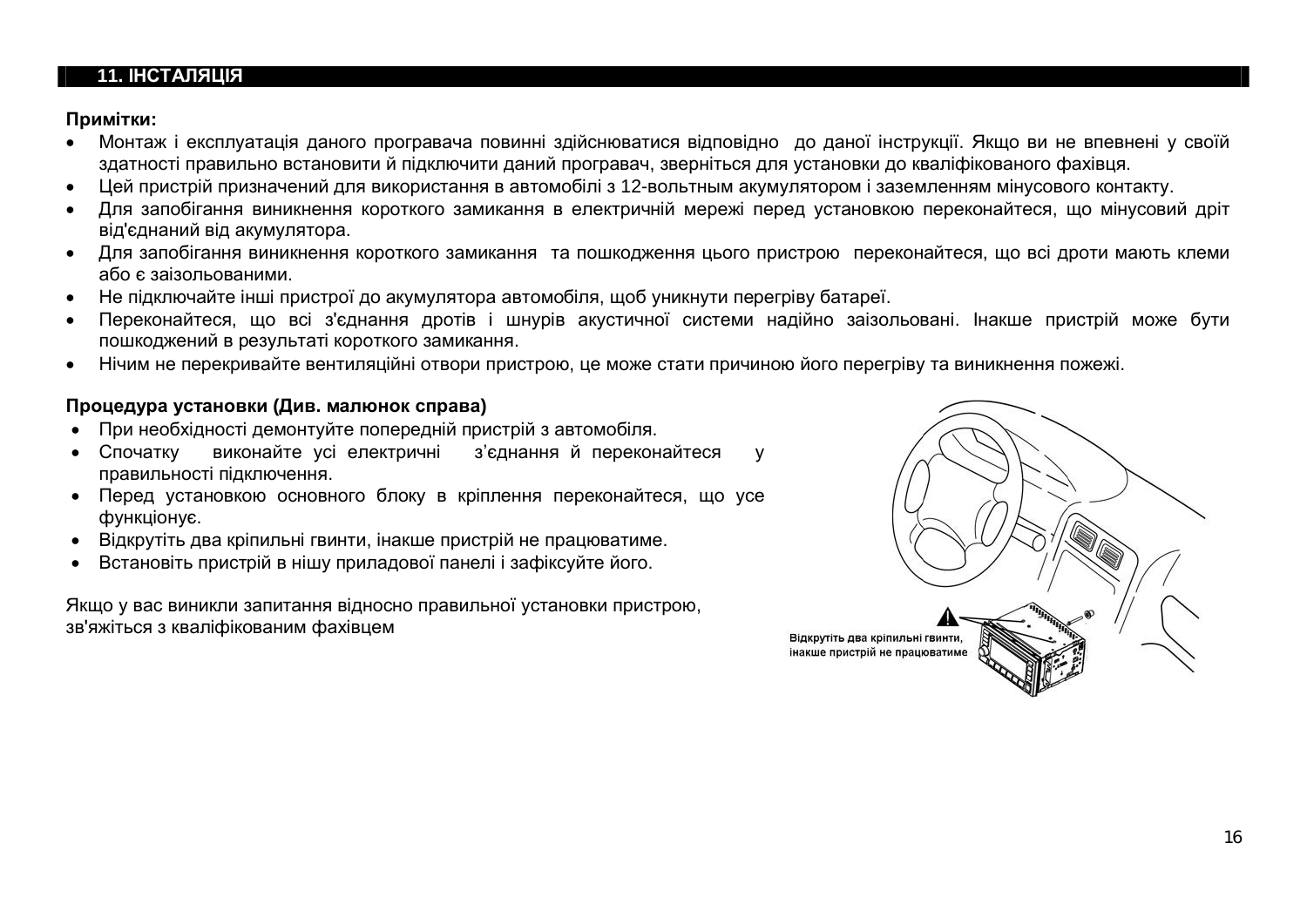#### **12. ПОШУК ТА УСУНЕННЯ НЕСПРАВНОСТЕЙ**

В разі виявлення будь-яких несправностей (дефектів, таких як дим, дивні звуки або запахи, і т. п.) рекомендується негайно вимкнути живлення пристрою. Не використовуйте несправний пристрій. Це може привезсти до займання або ураження струмом. Терміново припиніть користуватися пристроєм та зверніться до місця покупки або у сервісний центр. Ні в якому разі не намагайтесь самостійно ремонтувати пристрій. Перш ніж звернутися до техобслуговування, визначіть причини несправностей та виконайте вказівки, описані нижче.

#### $3a$ гальні:

#### Немає живлення або звуку

Запалювання на автомобілі вимкнено

Поверніть ключ до активації акумулятора або до увімкнення запалювання.

Підключення дротів може бути неправильним.

Перевірте підключення всіх дротів.

Система запалювання несправна (можливо згоріла).

Замініть систему запалювання або її пошкоджені деталі.

Можливо. Ви вимкнули звук або гучність налаштована на мінімальний рівень.

Налаштуйте гучність на потрібний рівень.

Якшо перераховані підказки не допомогли, натисніть ɤɧɨɩɤɭ **RESET**.

# **Ⱦɢɫɤ:**

#### Диск не відтворюється

Диск вставлений не тією стороною. Вставте диск стороною з етикеткою догори. Диск забруднений або пошкоджений.

Спробуйте почистити диск або замініть його.

#### Диск відтворюється з перескоками, спотворюється звучання

Диск забруднений або пошкоджений.

Спробуйте почистити диск або замініть його.

#### Звук переривається, відчувається вібрація

Кут розміщення пристрою перевищує 30 $^{\rm 0}$ . Розмістіть пристрій під кутом меншим, чим 30<sup>0</sup>. Пристрій нестабільно зафіксований. Надійно зафіксуйте пристрій.

#### **Радіо:**

#### Неможливо налаштувати радіостанцію, поганий прийом

Неправильно встановлена антена Правильно встановіть антену

#### Поточна радіостанція загублена

Неправильно підключено кабель акумулятора. Правильно підключіть кабель акумулятора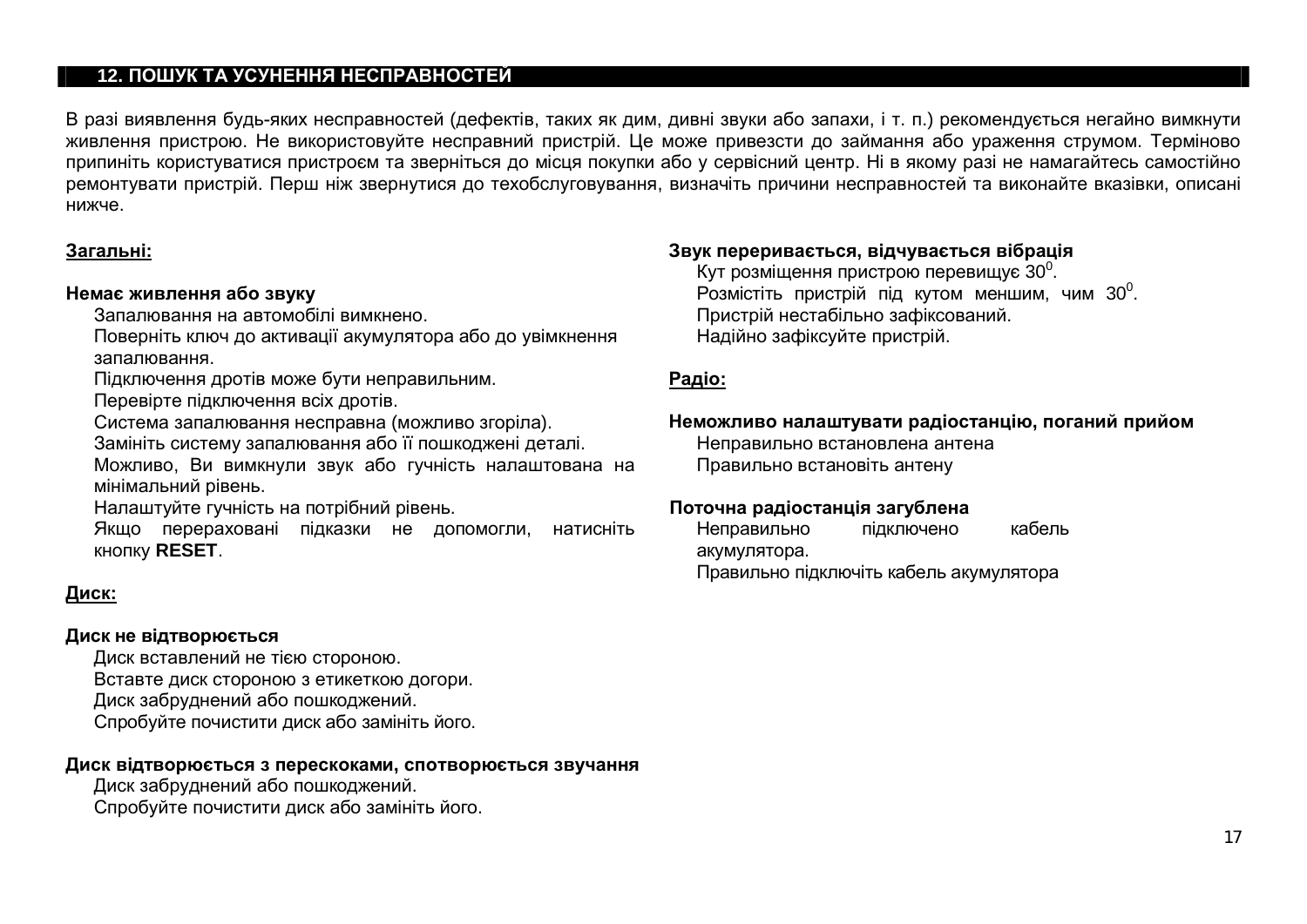## 13. ТЕХНІЧНІ ХАРАКТЕРИСТИКИ

#### <mark>ЗАГАЛЬН</mark>І

| 12В пост. струму (11В-16В)                                     |
|----------------------------------------------------------------|
| Випробувальна напруга 14,4В, заземлення мінусового контакту    |
| 12A                                                            |
| 50Втх4 канали                                                  |
| 20Втх4 канали (4Ω, 10 % Т.Н.D.)                                |
| $4-8$ OM                                                       |
| 4.0В (режим відтворення диска: 1кгц, 0дБ, 10 К Ω завантаження) |
| 15A                                                            |
| 181x104x168MM                                                  |
| 1.96кг                                                         |
| $\geq 300 \text{MB}$                                           |
|                                                                |

| <b>TIOHEP FM</b>                     |                                                   |
|--------------------------------------|---------------------------------------------------|
|                                      |                                                   |
| Діапазон частот                      | 87.5 - 108.0 Мгц (Європа), 65.0 - 74.0 МГц (OIRT) |
| Чутливість                           | 8dBµ                                              |
| Номінальна чутливість                | $12dB\mu$                                         |
| Частотна характеристика              | 30Гц-15кГц                                        |
| Поділ стереоканалів                  | 30дБ (1кГц)                                       |
| Вибірковість                         | 50 <sub>4</sub> 5                                 |
| Коефіцієнт відповіді IF              | $70 \mu$ Б                                        |
| Відношення сигнал-шум                | 55дБ                                              |
|                                      |                                                   |
| <b>TIOHEP MW (AM)</b>                |                                                   |
| Діапазон частот                      | 522 - 1620кГц (Європа)                            |
| Чутливість $(S/N = 20\mu\text{b})$ : | 30dBµ                                             |
|                                      |                                                   |
| ПРОГРАВАЧ ДИСКІВ                     |                                                   |
| Частотна характеристика              | 20Гц – 20кГц                                      |
| Відношення сигнал-шум                | >80дБ                                             |
| Коефіцієнт нелінійних спотворень     | менше 0.20% (1кГц)                                |
| Коефіцієнт детонації                 | Нижче вимірюваних меж                             |
| Поділ каналів                        | >55дБ                                             |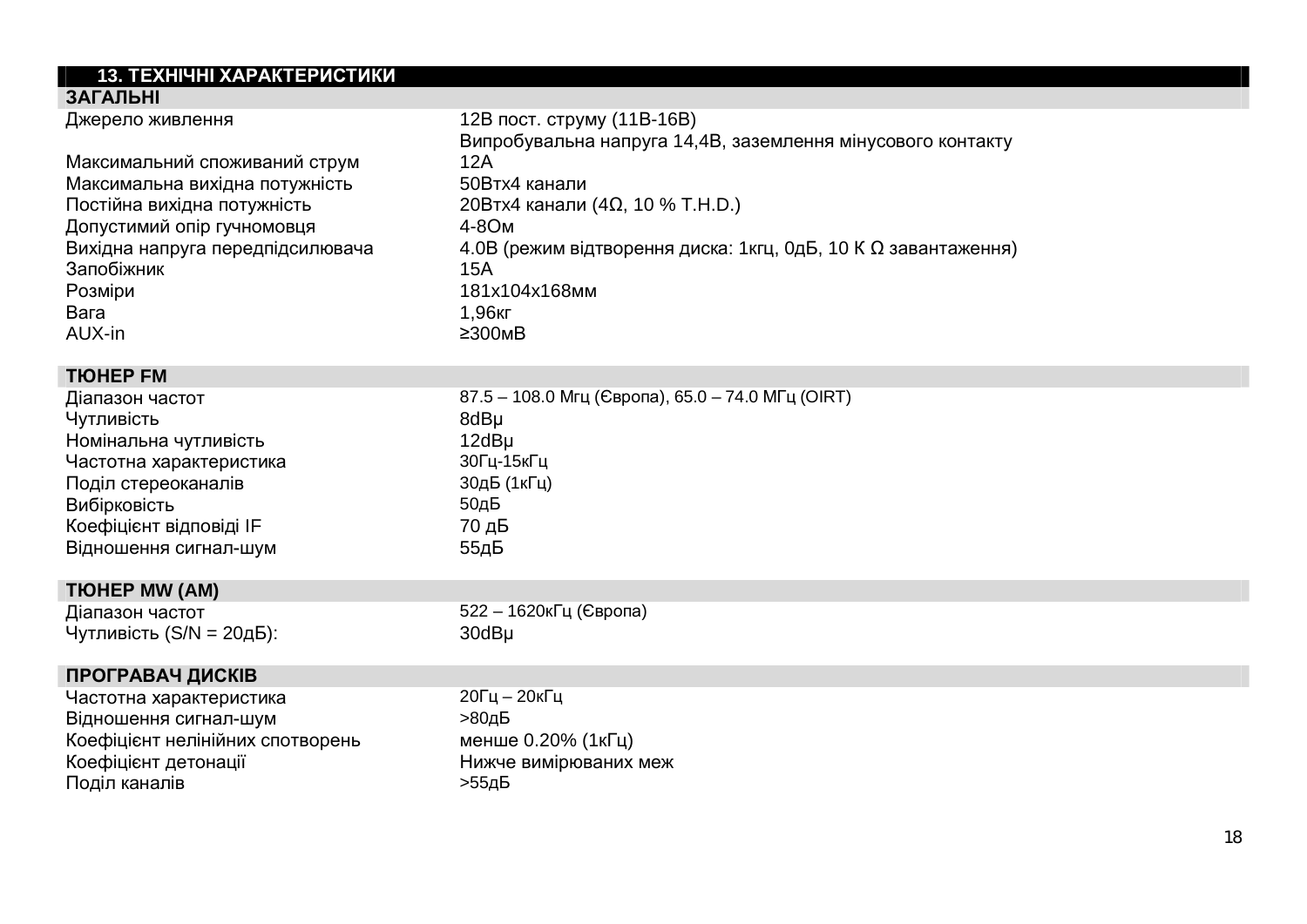## **14. КОМПЛЕКТАЦІЯ**

- 1. Автомобільний CD/MP3 ресивер
- 2. Кріплення ISO-DIN
- 3. Монтажний болт
- 4. Гумова прокладка
- 5. ISO з'єднувальний дріт
- 6. Інструкція з експлуатації
- 7. Гарантійний талон

**Примітка.** Технічні характеристики та конструкція пристрою можуть бути змінені без попередження у зв'язку з поліпшеннями технологій.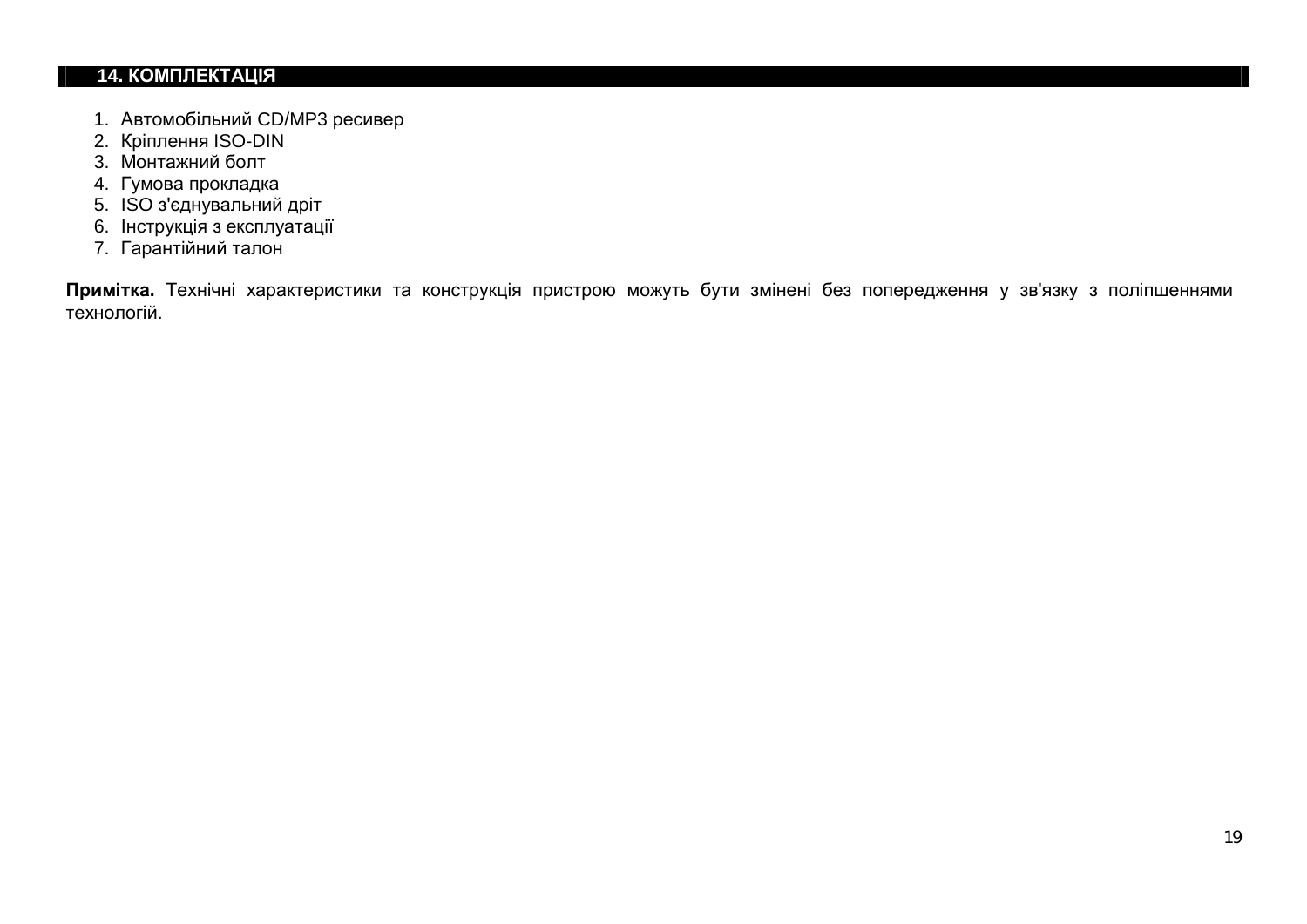## **ГРЕКОМЕНДАЦІЇ**

Сподіваємося, що Ви задоволені автомобільним CD/MP3 ресивером ORION. Рекомендуємо також звернути Вашу увагу на інші моделі ORION, які перетворять Ваш автомобіль з простого засобу пересування в одне з улюблених місць відпочинку і проведення часу.



# Авто холодильники

*Ȼɿɥɶɲɞɟɬɚɥɶɧɭɿɧɮɨɪɦɚɰɿɸɦɨɠɧɚɡɧɚɣɬɢɧɚɫɚɣɬɿ <http://www.orion.ua/>*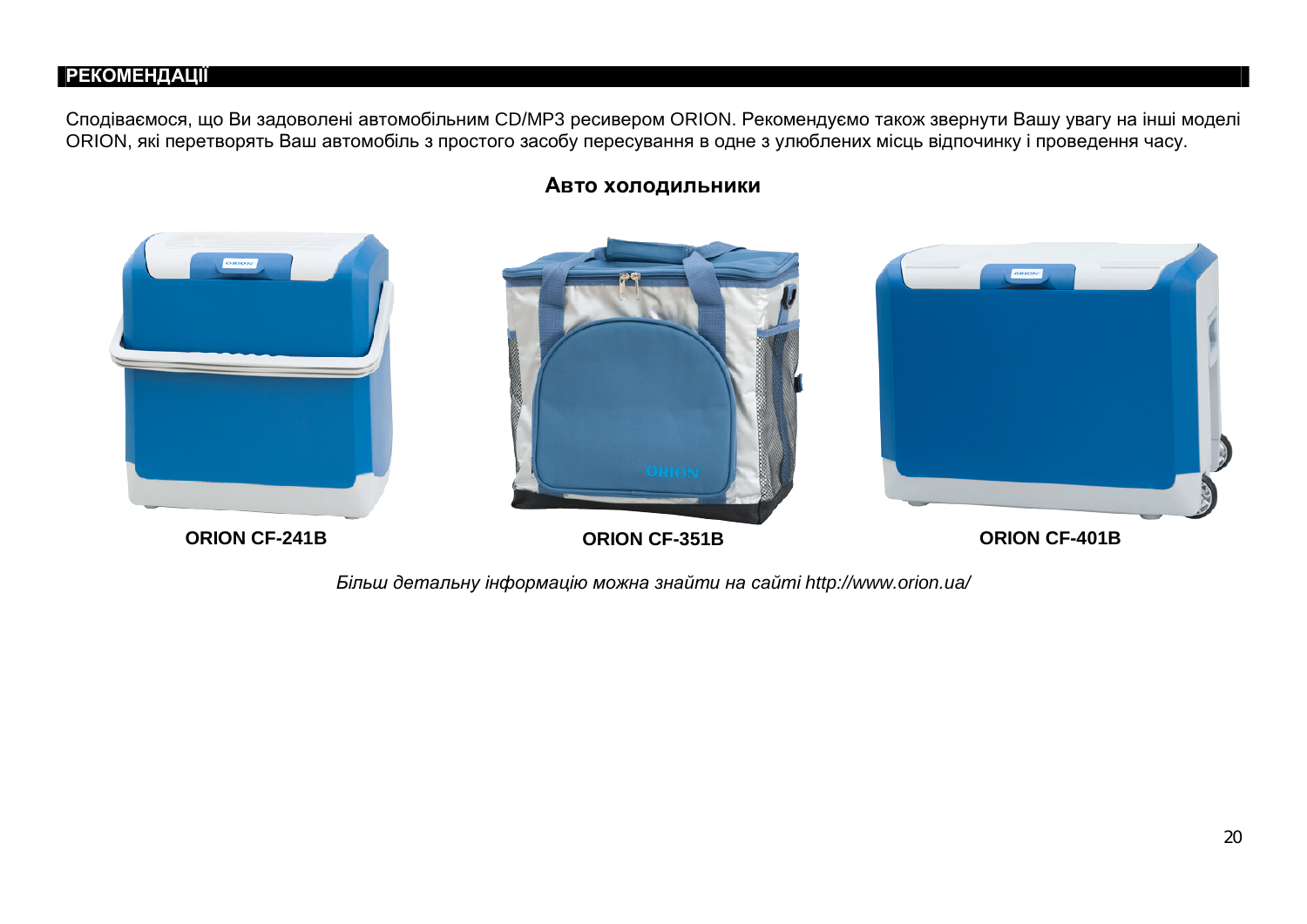#### Зберігання, транспортування, утилізація

Пристрій рекомендується зберігати в складських або домашніх умовах і при необхідності транспортувати будь-яким видом цивільного транспорту в наявній індивідуальній споживчій тарі. Місце зберігання (транспортування) має бути недоступним для попадання вологи, прямого сонячного світла і повинно виключати можливість механічних пошкоджень. Пристрій не містить шкідливих речовин і є безпечним при експлуатації і утилізації (окрім спалювання в непристосованих умовах). Цей пристрій не можна утилізувати разом з іншими побутовими відходами після закінчення терміну служби. Щоб уникнути виникнення негативного впливу на довкілля або здоров'я людини, необхідно виконувати вимоги по утилізації цього пристрою. Здайте пристрій в спеціалізований пункт або зверніться до продавця, у якого було придбано цей пристрій. Компетентні люди відправлять цей пристрій на безпечну для довкілля переробку.

#### Гарантії постачальника

Автомобільний CD/MP3 ресивер ORION CPD280U відповідає затвердженому зразку. Виробник гарантує відповідність пристрою вимогам ГОСТ 12.2.006-87 (МЭК 65-68), ГОСТ 22505-97, ГОСТ 23511-79 (р. 1), ГОСТ 28002-88. При дотриманні користувачем правил експлуатації, викладених у цьому Посібнику користувача, пристрій забезпечує безпеку в повному об'ємі вимог, що підлягають обов'язковій сертифікації в системі УкрСЕПРО, не наносить шкідливої дії на довкілля і людину і визнано придатним до експлуатації. Пристрій має гарантійний термін експлуатації - 12 місяців з моменту купівлі без урахування часу перебування в ремонті при дотриманні правил експлуатації. Право на гарантію надається при заповненні відомостей гарантійного талона, що додається.

> Hайменування: ORION CPD280U Основне призначення: автомобільний CD/MP3 ресивер Виробник: Оріон Електронікс Лтд, вул. Ясберени, буд. 29, м. Будапешт, Угорщина,1106, Т/Ф: +(361)262 8067 Виготовлено на замовлення Оріон Китай Лтд у КНР, вул. Ліанхуа 1733, оф.506-509, м. Шанхай, 201103 [www.orion.ua/support@orion.ua](http://www.orion.ua/support@orion.ua) Дата виготовлення: вказана на упаковці Гарантійний строк експлуатації: 1 рік Строк служби: 1 рік Строк придатності: 3 роки Гарантійне обслуговування та сервіс: адреси сервісних центрів зазначені у Гарантійному талоні Клас продукту і Назва нормативних документів, яким відповідає: продукт першого класу, відповідає вимогам  $\overline{TOCT}$  12.2.006-87 (MGK 65-68),  $\overline{TOCT}$  22505-97,  $\overline{TOCT}$  23511-79 (p. 1),  $\overline{TOCT}$  28002-88 Сертифікати: TUV GS, CE, E - mark, Укрсепро